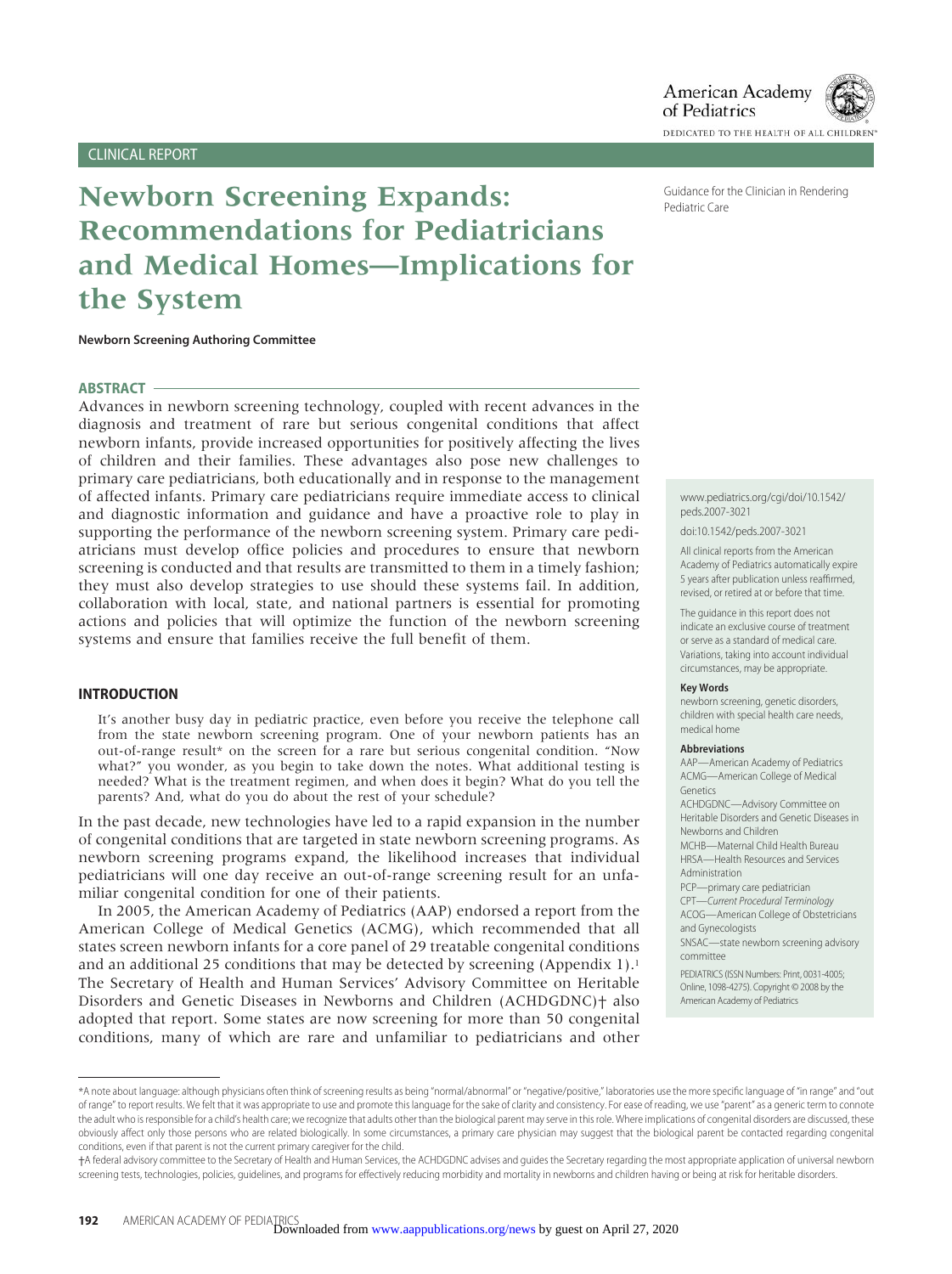primary health care professionals. In the foreseeable future, screening programs will likely adopt screening technologies that will further expand the number of conditions screened and tests offered.

The ACMG, with the support of the Health Resources and Services Administration (HRSA) Maternal and Child Health Bureau (MCHB), has developed and maintains Web-based resources it calls action (ACT) sheets to guide pediatricians through preliminary responses to out-ofrange newborn screening results. These brief reference resources provide a focused, single-page summary of differential diagnoses, descriptions of the condition, actions to be taken by the pediatrician, diagnostic evaluation, clinical considerations, reporting requirements, and links to additional resources. ACT sheets are designed to be supplemented by state-specific information regarding referral resources. Many state-program Web sites have additional program-specific educational information; links to these program Web sites are readily accessible through an interactive map maintained by the National Newborn Screening and Genetics Resource Center (http://genes-r-us.uthscsa. edu/resources/consumer/statemap.htm).

Advances in newborn screening technologies and the availability of resources such as ACT sheets are aimed at improving health outcomes for affected children. To optimize this potential, primary care pediatricians (PCPs) must effectively engage the newborn screening program in their state. PCPs who treat patients who routinely cross state borders for care will likely engage multiple newborn screening programs.

The primary goals of this statement are to:

- delineate the responsibilities of PCPs and pediatric medical subspecialists within the newborn screening program;
- introduce 2 algorithms that, together, outline a clear and efficient pathway through the process of fulfilling those responsibilities; and
- outline resources that will support PCPs in addressing these responsibilities.

In addition to these primary goals, this statement addresses the steps that individual PCPs and practices must take to prepare for these responsibilities. We also recognize the significant roles other health care professionals and agencies have on the newborn screening system and identify ways these other entities can support PCPs and improve newborn screening and, therefore, advance improved health outcomes for newborns across the nation.

#### **Limitations of This Statement**

State newborn screening systems vary in their specific structure, procedures, and practices; this statement is focused on the core elements that are common to most state newborn screening systems. Newborn screening is increasingly being offered by commercial laboratories that market directly to parents and pediatric health care professionals. These programs introduce another layer of variation, which is beyond the scope of this statement.

Adequate funding of all aspects of newborn screening

systems is necessary to ensure optimal performance of the system. This statement includes some general recommendations to promote such funding, and the AAP supports efforts to address financing for the nation's newborn screening systems and their constituent parts. Detailed recommendations for addressing the myriad challenges of system financing lie beyond the purview of this document.‡

#### **Limitations of Newborn Screening**

It is important to emphasize that newborn screening panels do not include all possible congenital conditions, and results for conditions on the panel should not be considered diagnostic. Thus, an in-range newborn screening result does not eliminate the possibility that a clinically symptomatic child has a congenital condition. Congenital conditions must be considered whenever an infant has signs or symptoms that are suggestive of (or consistent with) one of the disorders that can be detected by newborn screening.

An important goal of newborn screening is to identify infants with treatable congenital conditions before they become symptomatic. However, clinicians who care for children must be aware that some screened conditions may present with clinical deterioration before notification of newborn screening results. Pediatricians and emergency care physicians are often among the first health care professionals to encounter symptomatic infants, so they should be knowledgeable about the newborn screening program, ACT sheets for suspected conditions, and local or regional pediatric medical subspecialists to whom infants can be referred. The state newborn screening program usually can provide information about suspected conditions and expedite the newborn's follow-up confirmatory testing and care.

#### **THE ALGORITHMS**

The PCP plays several significant roles in the newborn screening system. In addition to responding to out-ofrange newborn screening results, the PCP serves as a central source of education for parents regarding multiple aspects of the newborn screening system; the PCP also has responsibility for ensuring that newborn screening has been conducted, which can include providing education and encouragement to parents who decline screening. Finally, the PCP must ensure coordinated and comprehensive care for children affected by congenital conditions that are identified through newborn screening. The medical home provides a model for such care; the algorithms presented here address the specific roles of a medical home provider within the newborn screening system (Figs 1 and 2).



#### **3- to 5-Day-Old Visit** The AAP2 and *Bright Futures*<sup>3</sup> recommend neonatal follow-up visits in a child's medical home shortly after

<sup>‡</sup>For guidance onthe Current Procedural Terminology(CPT) codes appropriate for use inthe care of children who are identified as having congenital disorders, PCPs should refer to Rappo MA, Rappo PD. A special issue: coding for children with special health care needs. AAP Pediatric Coding Newsletter. January 2007. Available at: http://coding.aap.org/newsletterarchive.aspx.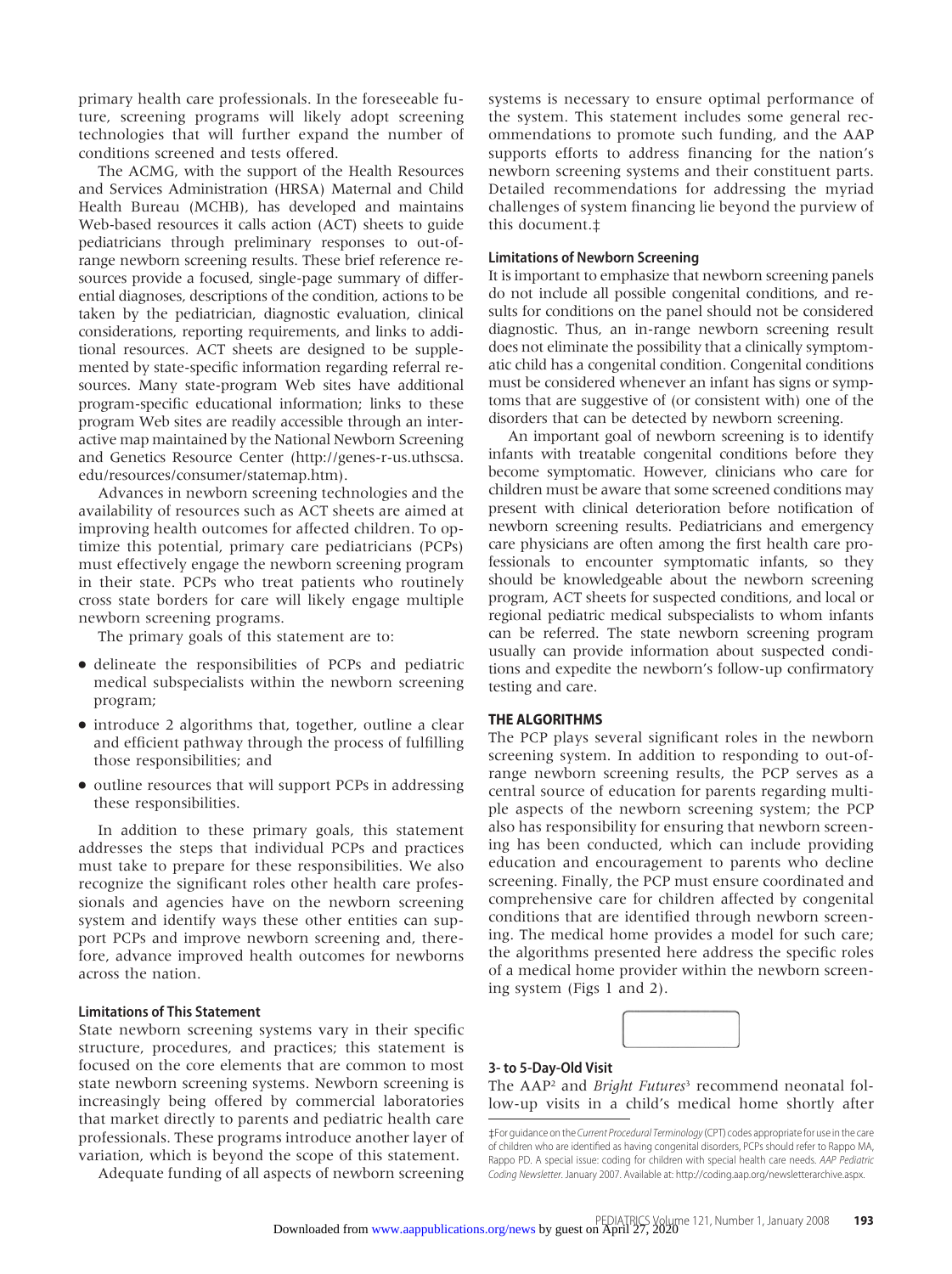

#### FIGURE 1 Algorithm 1. NBS indicates newborn screening program (see Appendix 2).



FIGURE 2 Algorithm 2. NBS indicates newborn screening program; CSHCN, child with special health care needs (see Appendix 3).

hospital discharge (3 to 5 days of life) and again by 1 month of age to ensure adequate weight gain, resolve neonatal concerns such as hyperbilirubinemia, and address parental questions. At the 3- to 5-day-old visit, the PCP should check for circumstances suggesting that newborn screening might not have been conducted.



#### **Concern That Newborn Screening Was Not Conducted?**

In most cases, newborn screening will occur as a result of standing orders at a hospital or birthing facility. In these cases, the PCP can address other aspects of the visit.

There are circumstances, however, under which the PCP might have cause for concern that the newborn screening was not performed. These circumstances include, but are not limited to, home births, emergency births, hospital transfers, and international adoption. In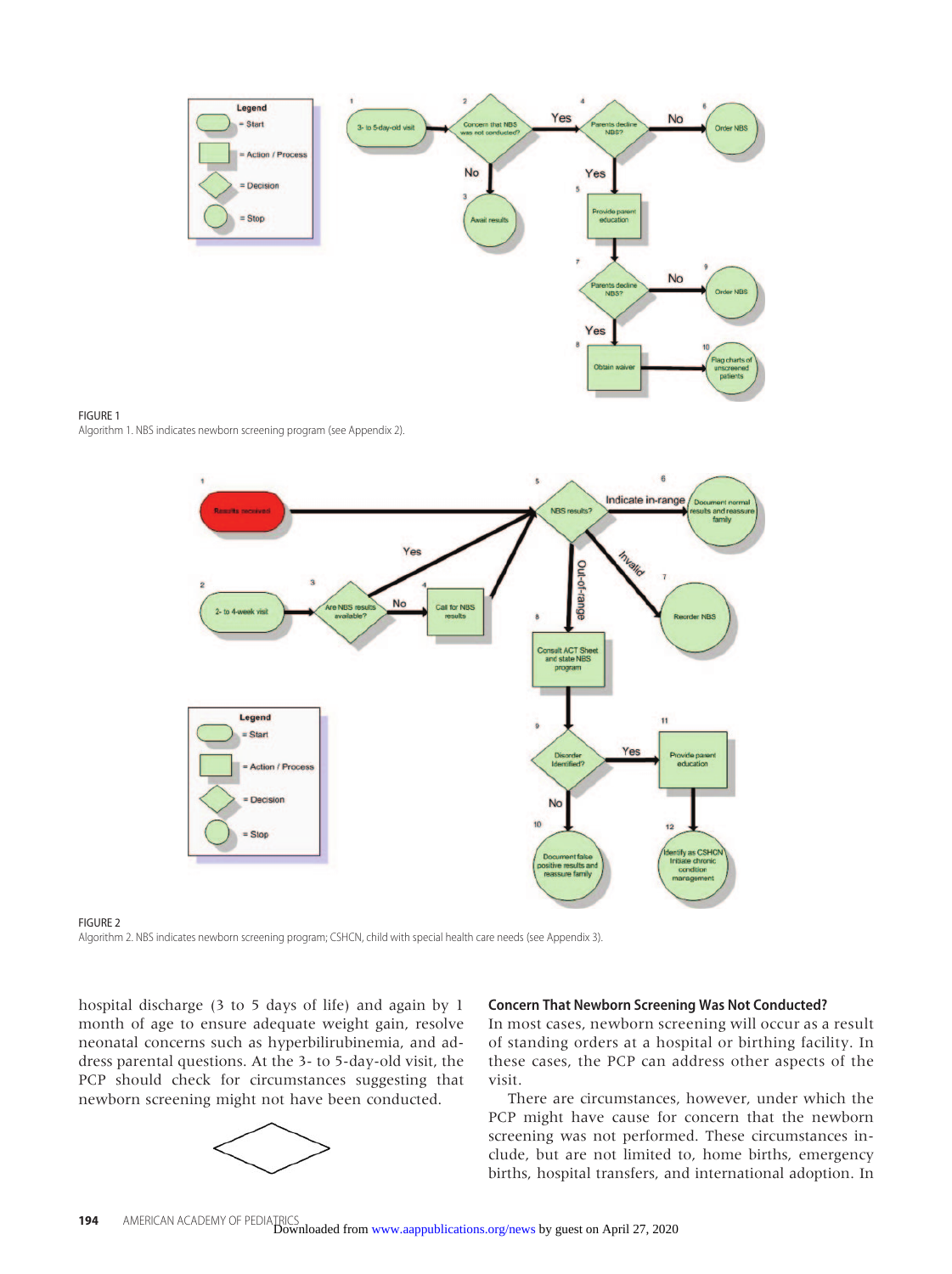addition, although most states mandate newborn screening, most jurisdictions provide parents with the right of refusal (see "Parents Decline Newborn Screening?").

If available discharge papers do not indicate that the newborn screening has been performed, the PCP should make arrangements for specimen acquisition.



#### **Parents Decline Newborn Screening?**

If parental refusal is the reason that newborn screening has not been conducted, or if parents refuse newborn screening suggested by the PCP, the PCP should discuss the possible implications of nontesting and supply the parents with printed materials on newborn screening. Educational materials for parents and PCPs can be accessed through the AAP Web site (www. medicalhomeinfo.org/screening/newborn.html).



#### **Provide Parent Education**

Parent concerns and questions should be addressed fully, and a discussion of the general benefits and limited risks of newborn screening is recommended. More familiar conditions, such as congenital hearing loss, phenylketonuria, and sickle cell disease, may be used as examples.

If parental permission is obtained, arrangements for specimen acquisition should be made immediately, and newborn screening should be ordered.



#### **Order Newborn Screening**

Newborn screening is conducted through the state newborn screening program, and protocols for ordering the screening vary by state. Contact information for each state's newborn screening program is available (see Appendix 4 and http:// genes-r-us.uthscsa.edu/resources/consumer/statemap.htm).



#### **Obtain Waiver**

If parental permission is not obtained, parents or guardians should be asked to sign a waiver that documents their decision to decline newborn screening. In many cases, parents already will have signed a waiver at the hospital. PCPs should document the additional conversation and the parents' decision in the patient's chart and may wish to include a waiver signed in the PCP's office. A sample waiver form is included as Appendix 5;

appropriate waiver forms should also be available through the state health department.



#### **Flag the Charts of Unscreened Patients**

In addition to documenting the discussion of newborn screening and the parents' refusal to consent to the screening, PCPs should flag the chart of any patients who are not screened so that the lack of screening will be taken into account should any subsequent concerns emerge regarding the child's growth or development. Vomiting, poor growth, seizures, developmental delay, lethargy, recurrent pneumonia, or poor feeding should prompt an evaluation that includes consideration of heritable conditions.

The chart note should also prompt the pediatrician to return to the question of newborn screening on subsequent visits to determine if the parents have changed their minds. The usefulness of screening after the neonatal period varies by condition, and use of state newborn screening systems for older infants varies by program.

#### *Special Circumstances*

For cases in which newborn screening is delayed because of previous parental refusal, because the infant was receiving total parenteral nutrition, or because of circumstances such as international adoption or an older infant entering care, the PCP should consult with the state newborn screening program regarding the availability and usefulness of the newborn screening protocol.

Newborn screening may not be ordered or may require an additional specimen in the case of preterm births, transfusion before screening, and other circumstances.4 In these cases, the PCP should consult with a neonatal specialist.

In every circumstance, until and unless newborn screening is conducted, the patient's chart should be flagged to ensure that the lack of newborn screening is considered during ongoing care.



#### **Results Received**

In the case of an invalid or out-of-range screening result, the pediatrician identified on the newborn screening card should be called by the state newborn screening program in accordance with the urgency of the need for clinical intervention. In-range results are often transmitted by mail and should arrive before the 2- to 4-week visit.

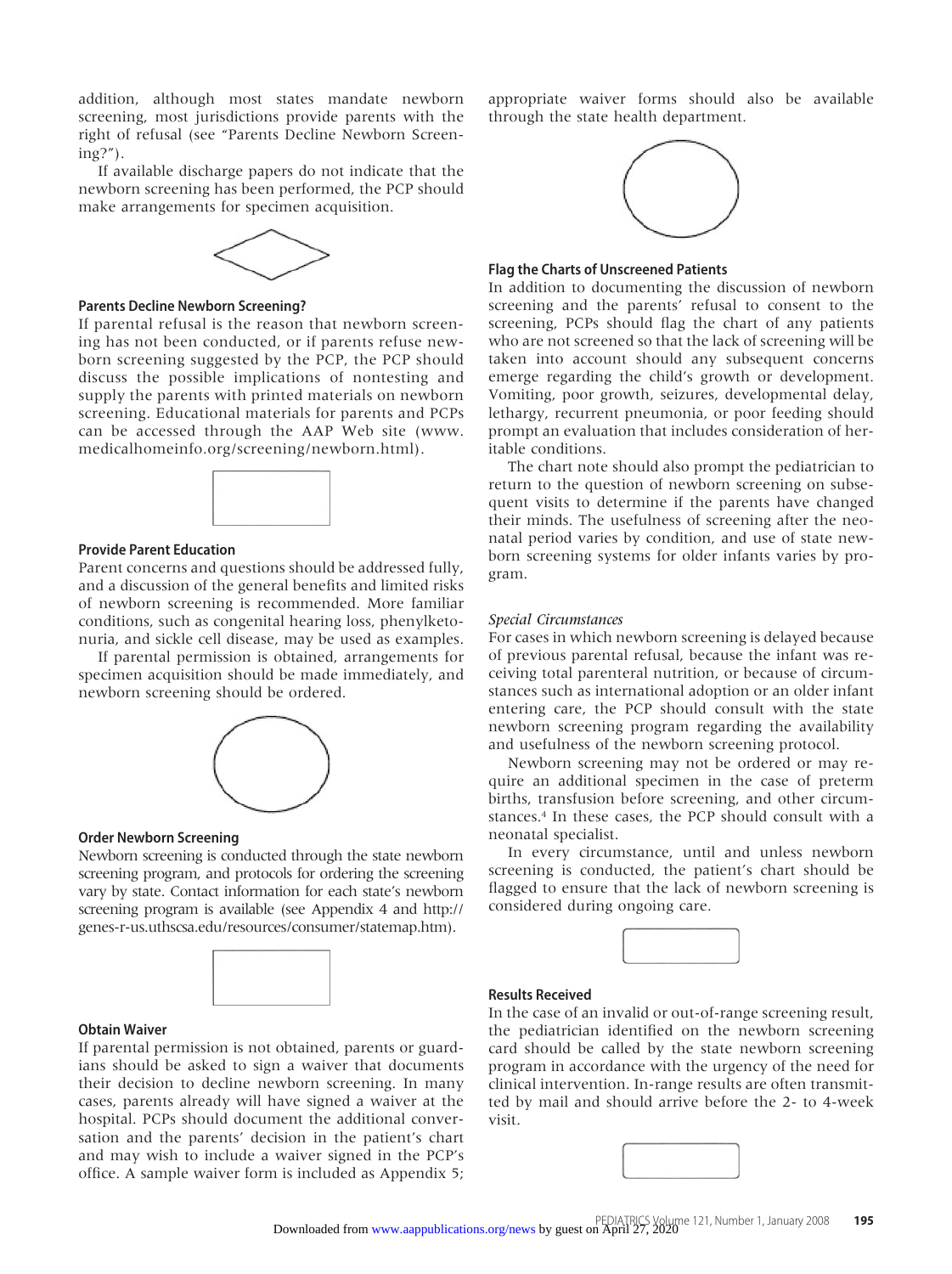#### **2- to 4-Week Visit**

The PCP cannot assume a "no news is good news" approach with regard to newborn screening. Delays or procedural failures at hospitals, state laboratories, other facilities, or within the newborn screening program may result in late or lost results. An infant's medical follow-up may not occur as planned, or newborn screening results may go directly to the child's birth facility instead of the infant's medical home.



#### **Are Newborn Screening Results Available?**

Office staff should check routinely for newborn screening results before the 2- to 4-week visit and pursue missing results before the visit. Using electronic-chart prompts or paper-chart templates for newborn visits will remind office staff to seek out newborn screening results.



#### **Call for Newborn Screening Results**

If newborn screening results are not available before the 2- to 4-week visit, the PCP should contact the state newborn screening program or the birthing facility for the results. An increasing number of state newborn screening programs have automated interactive telephone- or Internet-based systems through which pediatric offices can check for newborn screening results at any time.

#### *Special Circumstances*

Occasionally, newborn screening results may be sent to the nonprimary physician; a physician who provides hospital or perinatal care for the infant may be noted on the newborn screening card even if he or she is not the infant's medical home physician. Clerical or other errors also may result in a physician who is unconnected to the child receiving the newborn screening results. However, the name on the card implies responsibility for the results, and physicians who receive results for patients who are no longer in their care should collaborate with the state newborn screening program and, in some instances, the hospital or birthing facility to locate the infant's family and/or current provider and to proceed with appropriate follow-up until the responsibility for subsequent care is clearly established. Physicians who receive results for patients with whom they or their colleagues have had no interaction should also notify the state newborn screening program immediately.



#### **Screening Results?**

The state newborn screening program will report results to the child's physician of record as being in range, invalid, or out of range. Appropriate responses to each of these results are discussed in the next sections.



#### **Document In-Range Screening Results and Reassure Family**

In-range newborn screening results should be noted in the infant's chart and shared with the parents or guardians. In reassuring the family, the PCP should keep in mind that newborn screening does not rule out congenital conditions that are not included in the panel and does not absolutely guarantee the absence of the conditions that are screened. The PCP might note, however, that false in-range results are quite rare and the family can be reassured that their child is unlikely to be affected by conditions for which screening was performed.

#### *Special Circumstances*

Nine states (Arizona, Colorado, Delaware, Nevada, New Mexico, Oregon, Texas, Utah, and Wyoming) mandate an additional screening when the infant is 1 to 2 weeks old on the basis of the belief that a second screening is necessary to identify the maximum number of children with genetic disorders. A second screening is recommended for all infants in several other states, and approximately 25% of all US newborn infants currently receive 2 screenings. The relevance of second screenings for endocrinopathies is the subject of a study currently being designed by the MCHB. PCPs should familiarize themselves with their state's policies and procedures. If a second screening is ordered, it can be introduced and explained to parents within the context of state policies and the current limitations to newborn screening technologies discussed previously.



#### **Reorder Newborn Screening**

If the specimen is invalid (eg, collected too early, inadequate specimen, poor drying or application technique, inadequate or illegible patient information), the infant's newborn screening must be reordered and blood redrawn. This screen should be completed promptly to optimize the availability of results. PCPs must be familiar with local protocols for rescreening and should contact parents immediately to direct them to the site at which the second blood specimen will be obtained.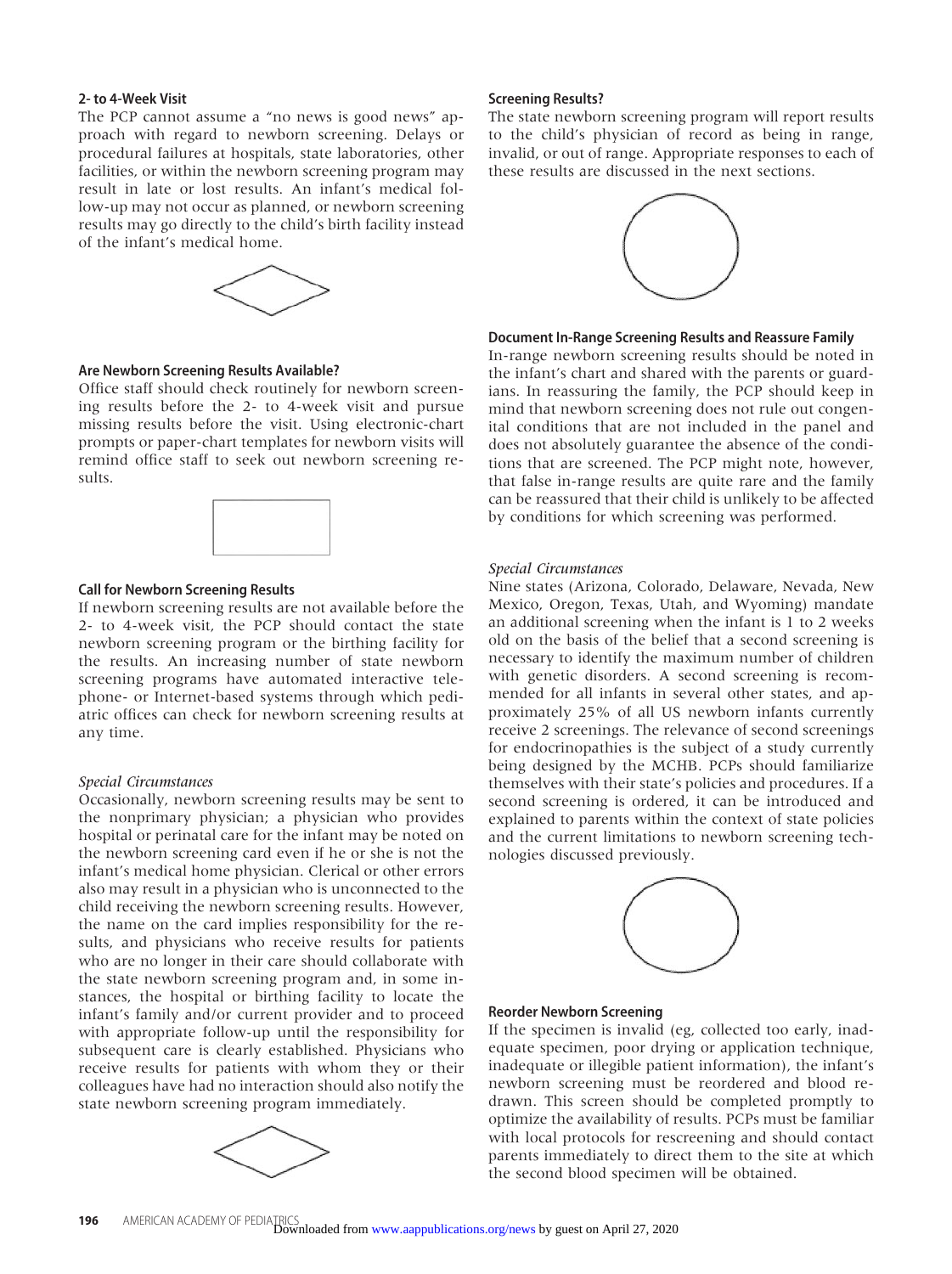

#### **Consult ACT Sheets and State Newborn Screening Program**

An out-of-range result on the newborn screening panel is not a diagnosis. However, some congenital conditions can be rapidly fatal in infants who appeared entirely healthy a few days earlier; thus, out-of-range screening results should always lead to prompt action by the PCP.

If the state newborn screening program does not provide the ACT sheet specific to the condition for which an out-of-range result was obtained, the PCP should download it (www.acmg.net/resources/policies/ACT/conditionanalyte-links.htm).

The ACT sheet should be reviewed and followed in its entirety, but the most important actions are highlighted. These actions include:

- when to contact the family;
- whom to consult and whether an appointment is needed immediately;
- when the patient must be seen by the PCP;
- whether additional confirmatory testing is needed and what tests should be conducted;
- whether treatment is necessary and what treatment to initiate;
- how to educate parents about the condition; and
- when findings need to be reported back to the newborn screening program.

In addition to following ACT sheet recommendations, the PCP should consult with the state newborn screening program regarding out-of-range results. The state program should be familiar with local or regional experts for the conditions on their screening panels. In some states, the programs fund subspecialty clinics to conduct diagnostic evaluations and provide short-term and/or long-term subspecialty care to infants with out-of-range screening results.



#### **Condition Identified?**

After an out-of-range screening result is obtained, confirmatory testing and/or definitive consultation with subspecialists are required before a final diagnosis can be made.

To increase the sensitivity of a population screening test for rare conditions (and hopefully minimize the number of false in-range results missed), false out-ofrange results are expected to occur, and false out-ofrange results are significantly more frequent than true out-of-range results for most newborn screening tests. However, given the seriousness of the congenital conditions included in the newborn screening panel, the PCP must avoid complacency in the face of out-of-range results. Until confirmatory testing and/or definitive consultation with subspecialists can be accomplished, all out-of-range results must be taken very seriously.

#### *Special Circumstances*

In addition to true or false out-of-range results, confirmatory tests may identify the child as a carrier of the condition or may lead to an indeterminate result.

Carriers are individuals who are heterozygous for an autosomal-recessive condition and are usually not at risk of health problems themselves, although this may vary with the condition. Many state programs notify the PCP that the infant has been identified as a carrier, and it may be the responsibility of the PCP to disclose and discuss these results with the parents.

Knowledge of carrier status has 2 implications. First, because most of the conditions tested for on newborn screening are autosomal-recessive in inheritance, it is highly probable that at least 1 of the parents is a carrier also, and both parents might be carriers. If both parents are carriers, they have a 1-in-4 chance with each pregnancy of having an affected child. Alerting parents to the carrier status of their child serves to alert them that they may be at increased risk of having an affected infant with their next pregnancy. (When newborn screening results lead to genetic testing of the parents, pediatricians should be aware that misattributed paternity could be identified. Discussion with a geneticist or genetic counselor about how to manage these sensitive results may be helpful.)

The second implication of identifying a newborn as a carrier is that the infant will be at an increased risk of bearing an affected child when he or she achieves reproductive age if his or her future partner also is a carrier for the same condition. The risk is largely determined by the prevalence of the condition within the population, and additional genetic counseling may be warranted.

Occasionally, confirmatory diagnostic test results will not result in a definitive diagnosis. Uncertain results can be distressing to parents and PCPs, so thorough consultation with a subspecialist is essential. Unfortunately, indeterminate results may not be possible to resolve without more knowledge about some of these conditions and longer-term follow-up of these children.

At this point, it is incumbent on the PCP and the subspecialist to maintain an ongoing collaboration and continue to monitor the infant for signs and symptoms of a suspected condition. Children with uncertain results should have their chart identified for close monitoring. Good communication between the PCP and the consulting subspecialist is essential at this point to ensure that a unified message is conveyed to parents.



**Document False Out-of-Range Results and Reassure Parents** In the event that the initial out-of-range result proves to be a false out-of-range result, the PCP can provide reas-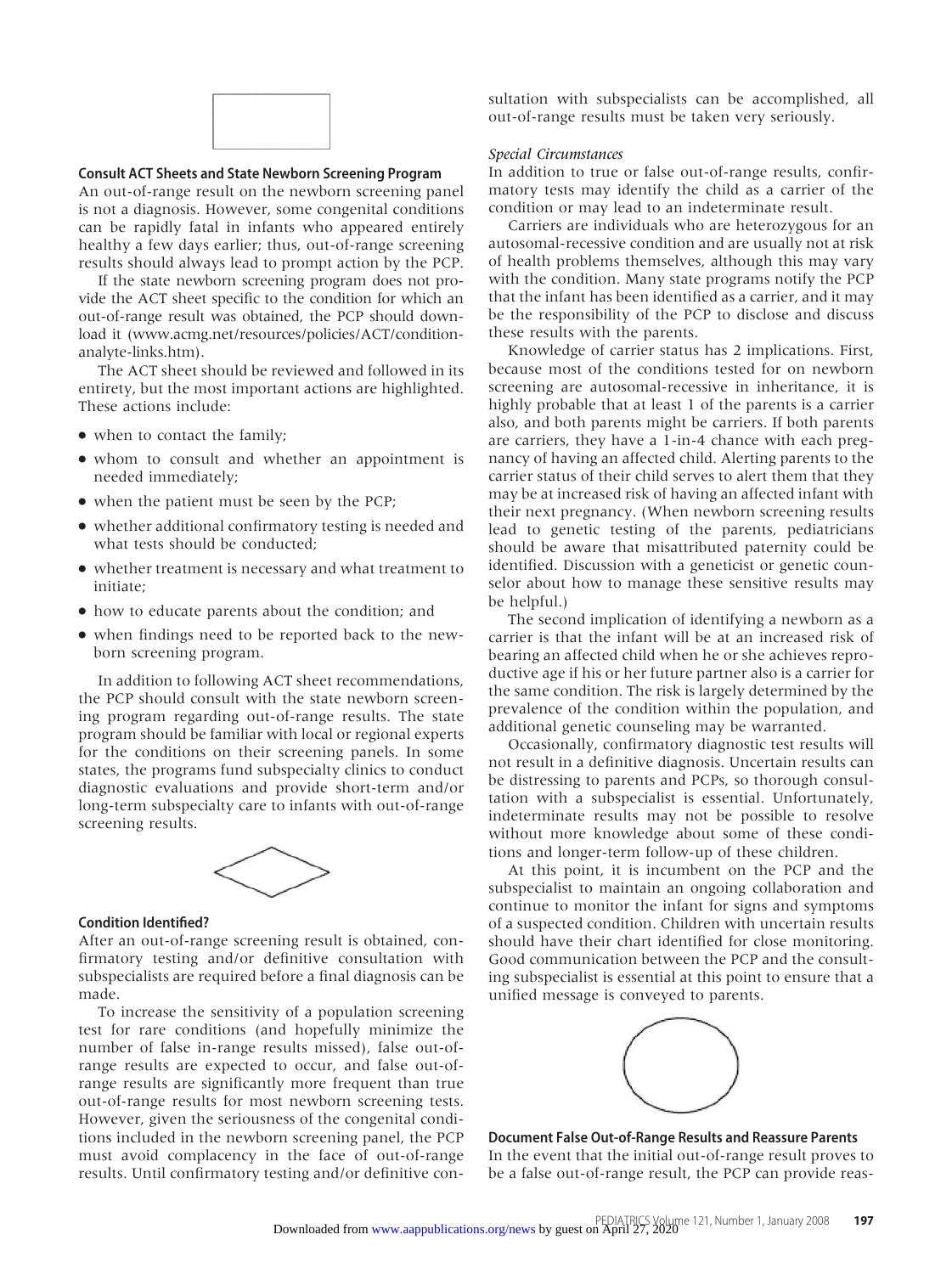surance to parents. However, research that evaluated parents of infants with false out-of-range results has suggested that 5% to 20% of these parents will persist in their concerns about the health of their children for months or years after screening.<sup>5-9</sup> Therefore, PCPs should not take the event of a false out-of-range result too lightly and may wish to discuss this issue with parents on subsequent visits to provide additional reassurance and eliminate any misconceptions.



#### **Provide Parent Education**

To lay the foundation for comprehensive and collaborative care, it is critical during this time of uncertainty that the parents and family of the neonate be provided with condition-specific information and support as they await final clarification of the child's diagnosis and begin to plan for treatment and management. Parents are usually intensely anxious about the health of their child while the diagnosis is being pursued, and increasingly, parents are adept at tapping into resources on the Internet about specific conditions. Frequent, specific, and supportive communication from the PCP will help to avoid confusion and build trust. Appropriate materials for distribution to parents have been produced by the AAP (www. aap.org), the American College of Obstetricians and Gynecologists (ACOG [www.acog.org]), and MCHB/ HRSA (www.mchb.hrsa.gov/screening). State newborn screening programs may also make educational materials available to health care professionals.



#### **Identify the Child as a Child With Special Health Care Needs and Initiate Chronic Care Management**

Any child who is given a diagnosis of a significant medical condition should be identified by the medical home physician as a child with special health care needs. Such a child should be entered into the practice's children with special health care needs registry, and chronic condition management should be initiated. Chronic care management provides proactive care for children with special health care needs, including condition-related office visits, written care plans, explicit comanagement with subspecialists, appropriate patient education, and effective information systems for monitoring and tracking the child's condition.10

#### **IMPLEMENTING THE ALGORITHM**

#### **Role of the Medical Home**

Regardless of diagnosis, every child needs a medical home to ensure coordinated and comprehensive care such that all of the medical, psychosocial, and educational needs of the child and family are met successfully within the local community. The PCP is responsible for providing a medical home.

Some conditions identified by newborn screening are relatively mild and or/transitory, and others have a wide spectrum of severity from asymptomatic to life-threatening crises. Plans for continuing care should be made in consultation with the family and appropriate subspecialists in light of the condition affecting the child and the severity of its manifestation. In some cases, the PCP may provide all or most of the ongoing care.

In other cases, the family may view their subspecialist as their primary care physician. Although a subspecialist may provide substantial ongoing care for a child who has been diagnosed with a severe and complex condition, the PCP retains the responsibility for providing a central source of "family centered, accessible, continuous, coordinated, comprehensive, compassionate, and culturally effective" care for the family.<sup>11</sup> The parents and family should be encouraged to maintain their relationship with their PCP. This relationship is critical, especially for cases in which the subspecialist is located at some distance from the family. In a crisis, the PCP may be the only available provider with knowledge of the child; he or she must have up-to-date information regarding the child's treatment.

The complex nature of many conditions identified by newborn screening may require care by a team of medical subspecialists, therapists, nutritionists, and educators.12 The PCP and other professionals involved in the child's care must collaborate in the provision of acute care for illness or injury; surveillance of growth and development; anticipatory guidance to the family; immunizations; communications with schools, social services, and camps; transitions in care; and communication with other care professionals. In any case, clearly defined roles may help to reduce redundancies of services and prevent fragmentation of care.

The medical home should actively engage public and private resources to aid in the management of chronic conditions. Public health nursing provided through some state public health departments' maternal and child health programs often has a role in assisting PCPs, subspecialists, and families of children with conditions that are diagnosed through newborn screening. The level of public health nursing may vary from simply providing information and referrals to assisting with chronic condition management for a family.

If there is not a local health department or nursing service, PCPs may contact their state maternal and child health department (Title V) and the directors of programs for children with special health care needs through the state department of public health to obtain information on the availability of local family services; the state department of education for contacts with school nurses; and the early intervention agency (Individuals With Disabilities Education Act Part C) for contact information for the local early childhood connections program. Although the state resources for public health vary greatly from state to state, almost all communities have one or all of these resources available for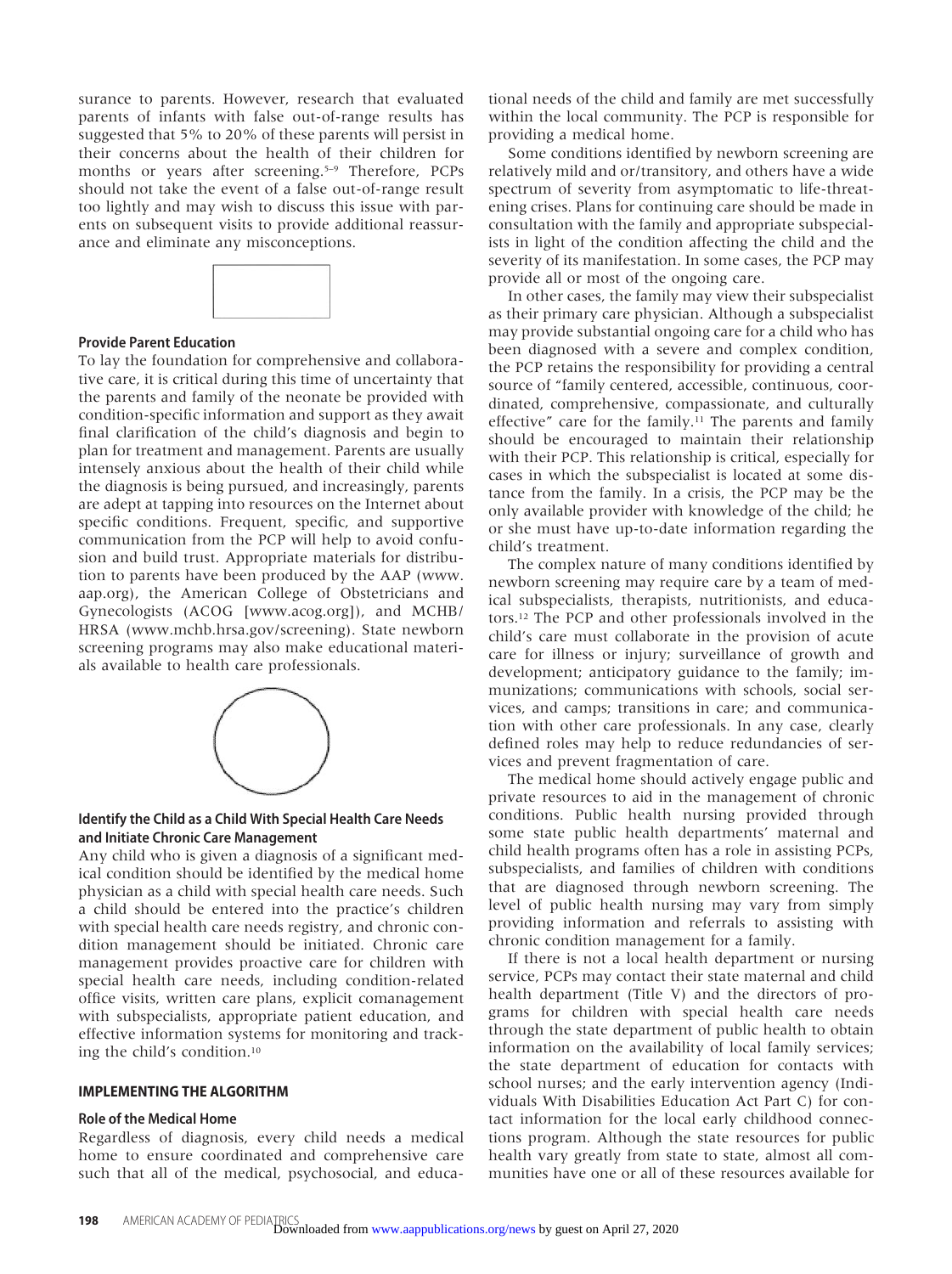families. The national organization Family Voices (www. familyvoices.org) can provide information on local organizations and agencies that can offer resources to families with children with special health care needs and can assist families in accessing community services.

For additional information regarding care coordination, see the AAP policy statement "Care Coordination in the Medical Home: Integrating Health and Related Systems of Care for Children With Special Health Care Needs."13

#### **Role of the Subspecialist**

For most of the conditions that may be detected through newborn screening, the subspecialist will confirm the diagnosis, develop the treatment plan, educate the family about the treatment, monitor treatment, identify complications related to the disease process that may require additional referral, and work with other consultants in coordination of care. When acute illness exacerbates the condition, the PCP should work with the subspecialist to diagnose the acute illness and manage it appropriately to reduce morbidity.

Some children with conditions identified through newborn screening will have long-term sequelae that will require ongoing subspecialty management despite appropriate early intervention. Many of these children will have mild neurodevelopmental disabilities that may present as learning difficulties, attention-deficit/hyperactivity disorder, or other behavioral problems. However, in some instances, more significant cognitive and motor deficits and/or problems that adversely affect the child's feeding skills and respiratory status may be present. It is essential that the PCP provide ongoing screening and surveillance for these developmental disabilities.

Even with appropriate treatment, patients with certain conditions identified through newborn screening can undergo metabolic decompensation during an acute febrile illness. PCPs need to be aware of the initial clinical signs and laboratory abnormalities that may be found when metabolic decompensation occurs and be able to provide immediate intervention to stabilize the child until more specific advice can be obtained from the appropriate treating subspecialist. Effective communication among subspecialists as well as between each subspecialist and the PCP is essential for optimal long-term management of these children.<sup>14</sup> Long-term responsibilities of the subspecialist, in collaboration with the PCP, include:

● Providing genetic counseling and evaluation: Because the majority of conditions diagnosed through newborn screening are hereditary, genetic evaluation and counseling will be necessary for the parents. Older siblings may be affected with the condition but not yet symptomatic; diagnostic studies may be indicated for the siblings, and other relatives may wish to undergo carrier testing. The PCP, the state newborn screening program, and subspecialists are jointly responsible for ensuring that referral for genetic services occurs.

- Providing ongoing parent education and links to available resources: Resources for managing the condition should be made available to the patients and their families. Subspecialists, the PCP, and the state newborn screening program should collaborate in making appropriate referrals to programs for children with special health care needs, childhood early intervention programs, community-based support services, and additional subspecialists who are needed to evaluate and manage associated disabilities. Information from disease-specific advocacy organizations, along with parent brochures and guidance for child health care professionals, may be available through the subspecialist. The Genetic Alliance, a coalition of advocacy groups, serves as another national resource for parents (www. geneticalliance.org). The National Library of Medicine also has material on every condition in the expanded ACMG-recommended panel (http://ghr.nlm.nih.gov).
- Assisting in the transition to adult care: When transition to adult care is appropriate, the subspecialist will work with the PCP to identify a new team of physicians to care for the young adult. As adolescence proceeds, additional genetic counseling and preparation for family planning are appropriate.

#### **RECOMMENDATIONS**

#### **Preparing the Practice**

Before receiving notice of an out-of-range newborn screening result from their state newborn screening system, PCPs can take several steps to enhance their ability to successfully address their roles and responsibilities within the newborn screening program.

- 1. PCPs should familiarize themselves with their state newborn screening program via available (online) resources or, if necessary, by contacting the state program. PCPs should develop some familiarity with the conditions being screened and basic operations of their state newborn screening program, including protocols for retesting invalid screening results and conducting second screenings. PCPs should identify the person(s) with whom they should consult in the case of an out-of-range screening result and ensure that contact information is readily available.
- 2. State-specific contact information for regional pediatric medical subspecialists should be collected and kept on file in the PCP's office.
- 3. Procedures to address several steps of the algorithm should be developed in advance. These procedures include:
	- a. updating contact information for the state newborn screening program and regional pediatric medical subspecialists;
	- b. identifying children who are most likely not to have had newborn screening;
	- c. confirming receipt of newborn screening results on all patients;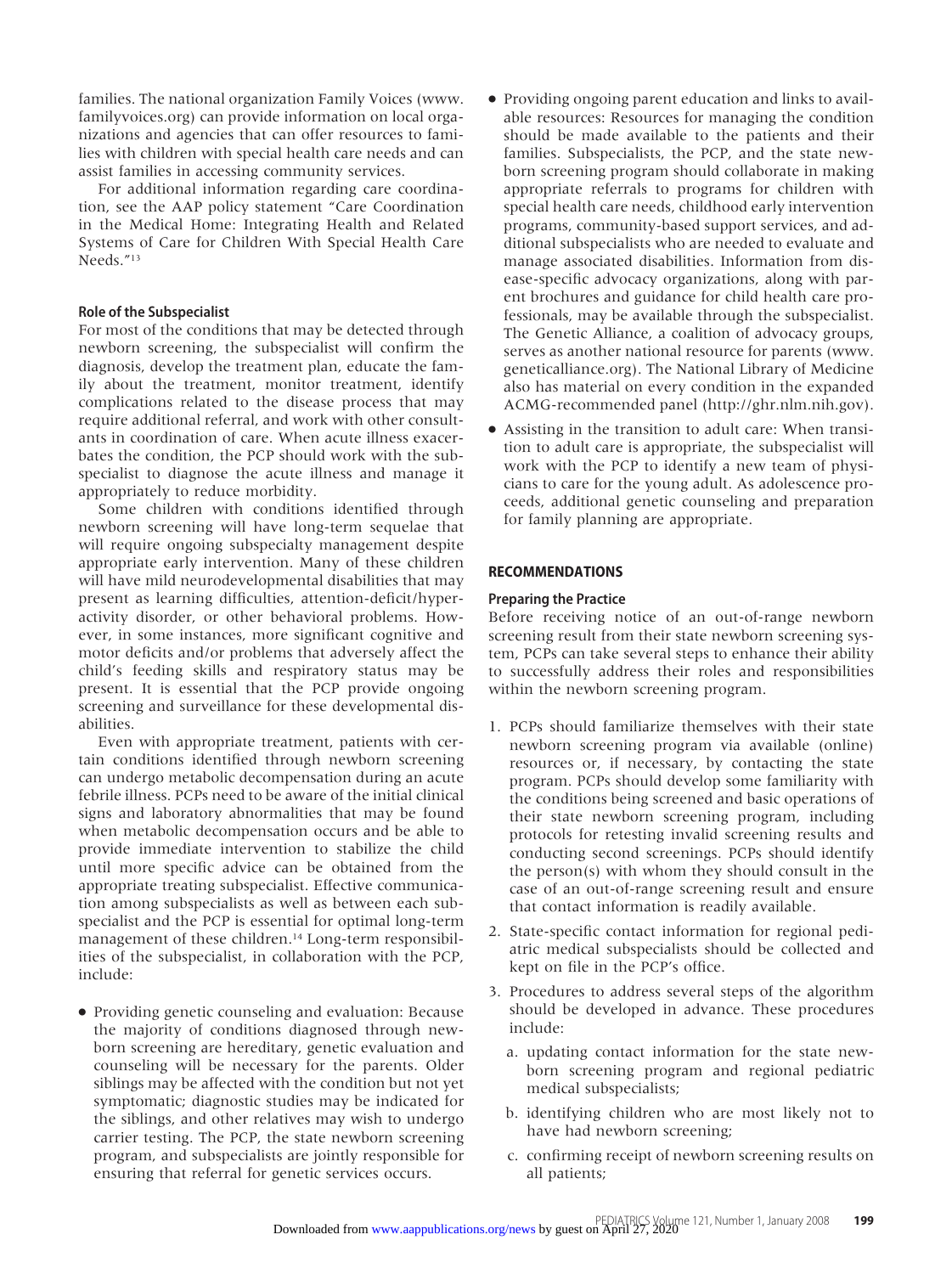- d. obtaining newborn screening results when they are not received from the state program;
- e. documenting parental refusal of newborn screening; and
- f. obtaining newborn screening specimens in the case of lost, delayed, or invalid results (the CPT code for retesting is 84030, and the diagnosis code is 270.10; PCPs should check with insurers to assess reimbursement).
- 4. PCPs should establish registries to identify, follow, and provide chronic condition management for children with special health care needs.
- 5. Educational materials regarding newborn screening should be on hand to distribute to expectant parents, parents who may decline newborn screening, and parents whose child's screening returns an out-of-range or inconclusive result. These materials should be available in languages and at literacy levels appropriate to all patients served. Appropriate materials for distribution to parents have been produced by the AAP (www. medicalhomeinfo.org/screening/newborn.html),

ACOG (www.acog.org), and MCHB/HRSA (www. mchb.hrsa.gov/screening). State newborn screening programs may also make educational materials available to health care professionals.

Care coordination plays an essential role in ongoing efforts to integrate health and related systems of care for children and youth with special health care needs.15 Becoming aware of available resources, being involved in the care coordination process, and developing unique care coordination approaches within one's own practice and community and in relationship with existing tertiary care centers are essential for providing optimal care for children with special health care needs. Families, PCPs, and other professionals can collaborate meaningfully to provide effective coordinated care.13,15

PCPs are also encouraged to participate in state, regional, or national registries; quality assurance programs; and/or research projects designed to enhance the care of children with the rare and complex conditions included in the newborn screening panel. They are also encouraged to seek opportunities for additional training and learning about state newborn screening programs and the conditions for which infants are screened and to work with their local AAP chapter and state newborn screening advisory committee (SNSAC) to advance the quality and effectiveness of the newborn screening system at the state and federal levels.

#### **Collaboration With Other Health Care Professionals**

The goals of ensuring the successful operation of the newborn screening system and advancing optimal care for infants and their families cannot be accomplished by PCPs alone. Effective collaboration and communication among PCPs and other clinicians and among the systems of care that engage the newborn screening system will ensure the best outcomes for infants and families. In light of this necessary collaboration, recommendations have been developed for prenatal health care professionals, hospitals and other birthing facilities, pediatric medical subspecialists, states and SNSACs, and federal agencies.

#### **Prenatal Health Care Professionals**

The prenatal period provides an ideal opportunity to begin to educate a family regarding the importance of newborn screening and the risks and benefits of early identification of the conditions identified through screening. The ACOG Committee on Genetics has asserted that "[o]bstetricians need to be aware of the status of newborn screening in their states and should be prepared to address questions or refer their patients to appropriate sources for additional information."16 The following specific steps can help bring the awareness and knowledge of the obstetrician to bear in preparing a family for newborn screening and promoting the function of the newborn screening system.

- 1. Prenatal health care professionals are ideally positioned to educate expectant parents about the newborn screening program in conjunction with the prenatal screening program. The obstetrician is encouraged to begin the education early enough to allow patients the opportunity to ask questions that will assist them in understanding the purpose of newborn screening, its implementation, and the importance of test results and follow-up. Concise, clear, and comprehensive educational materials and/or video presentations already in existence should be made available to expectant parents during the prenatal period. Appropriate materials are available from the AAP (www.medicalhomeinfo.org/ screening/newborn.html) and the National Library of Medicine (ghr.nlm.nih.gov/nbs).
- 2. Prenatal health care professionals should strongly encourage prospective parents to identify a medical home for their infant early in pregnancy. When the mother presents for postpartum care, the prenatal health care professional can further support the medical home by inquiring about the infant's well-being and follow-up care.
- 3. If an infant is lost to follow-up to the newborn screening program, prenatal health care professionals should assist in locating the family.

#### **Hospitals and Other Birthing Facilities**

In most cases, it is the facility at which the infant is delivered that is initially responsible for processing the newborn screening specimen. It is essential that these facilities have policies and procedures in place to ensure high-quality specimen processing and prompt delivery to the designated screening laboratory.

- 1. Particular attention should be brought to the development of protocols for:
	- a. Repeat screening of invalid specimens.
	- b. Documenting parental refusal to consent to newborn screening: Parents should be asked to sign a waiver form that documents not only their refusal to consent to newborn screening but also their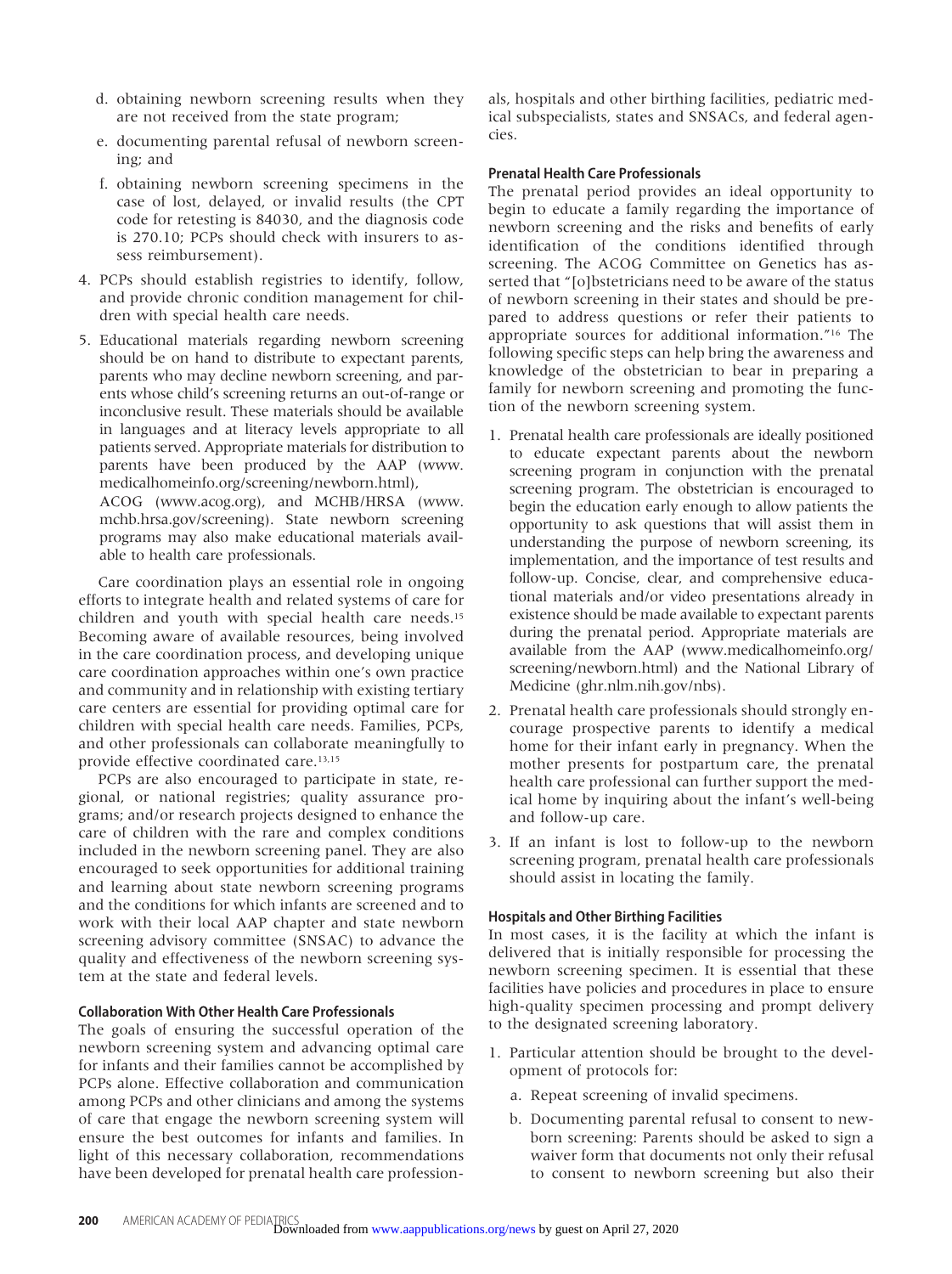understanding of the program and its purpose and the risks associated with their refusal.

- c. Adequate training of clinical and laboratory staff and quality assurance programs focused on highquality specimen processing: Appropriate and complete information regarding the infant, contact information, and medical follow-up must be gathered and submitted with specimens.
- d. Assisting public health authorities in locating infants who are lost to follow-up: If the infant's medical home is not clearly identified, the facility at which the child was born should assume responsibility for notifying the family of an out-ofrange screening result and referring for additional diagnostic testing and subspecialty care.
- 2. Identification of the medical home or site of medical follow-up should be established as a condition for discharge.
- 3. Discharge materials should clearly indicate whether newborn screening was conducted and should identify the PCP and the in-hospital managing physician for later contact, if needed.
- 4. Hospitals and other birthing facilities should ensure the availability of printed and/or video educational materials, presented in concise and understandable language, to all families, including those whose primary language is not English. These materials should address the purpose of newborn screening, the risks and benefits associated with newborn screening, and the consequences of delaying or refusing newborn screening.
- 5. Opportunities for further discussion or questions should be made available with either the family's chosen PCP or staff members who are knowledgeable about the screening process and the conditions for which screening is conducted.

#### **Pediatric Medical Subspecialists**

Pediatric medical subspecialists play several roles in the care of children who have out-of-range results from newborn screening: they conduct confirmatory testing, care for the primary condition of infants who are affected by congenital diseases, and collaborate in the care of children with disabilities associated with some of the diseases identified through newborn screening. In fulfillment of these roles:

- 1. Pediatric medical subspecialists should assist the state newborn screening program in the development of educational materials for the public, families, PCPs, the state newborn screening program, and policy makers on specific conditions identified by newborn screening.
- 2. Pediatric medical subspecialists should serve on their SNSAC.
- 3. Pediatric medical subspecialists should respond promptly to requests for diagnostic and management services to infants with out-of-range screening results

and children with conditions identified by newborn screening. Findings from clinic visits, laboratory studies, imaging studies, and diet and medication changes should be communicated promptly to the PCP, state newborn screening programs, other pediatric medical subspecialists, and the family (as appropriate).

- 4. Pediatric medical subspecialists should underscore the importance of maintaining a medical home relationship with the PCP for the infant identified with a condition through newborn screening.
- 5. Pediatric medical subspecialists should assist in the identification of associated disabilities and appropriate referral to other subspecialists for management.
- 6. Pediatric medical subspecialists should assist in the development of condition-specific protocols for the treatment of acute illness or injury and in the development of the child's care plan for school, activity restrictions, and special feeding/diet programs. Pediatric medical subspecialists should also work with the PCP, the family, and other subspecialists to delineate each person's role in managing acute illnesses, establishing relationships with schools and therapists, providing immunizations, working with social services and camps, and maintaining contact with insurers.
- 7. Pediatric medical subspecialists should provide ongoing education to the family and PCP about new developments and treatments for the condition and associated disabilities.
- 8. Pediatric medical subspecialists should work with the PCP and other subspecialists in identifying appropriate adult health care professionals for the transition to adult care.

#### **State Systems**

The state's role in newborn screening is to design, coordinate, and manage an effective newborn screening system. It has traditionally been the state's responsibility to oversee key aspects of the newborn screening system, including initial screening, confirmation of diagnosis, and coordination of short-term follow-up for infants with out-of-range screening results as well as longerterm care for children with special health care needs. Ultimately, the state must maintain an adequate public health infrastructure to ensure that every newborn infant receives appropriate care.

The AAP Newborn Screening Task Force set forth a broad agenda for state newborn screening systems in its statement published in 2000.17 In addition to addressing the recommendations that follow, states are urged to consult that AAP statement for guidance in developing and supporting an effective and comprehensive newborn screening system.

To ensure the appropriate and effective function of newborn screening systems, the following recommendations must be addressed immediately:

1. States must monitor specimen collection and transmission of information between screening hospitals, the testing laboratory, and individual practitioners.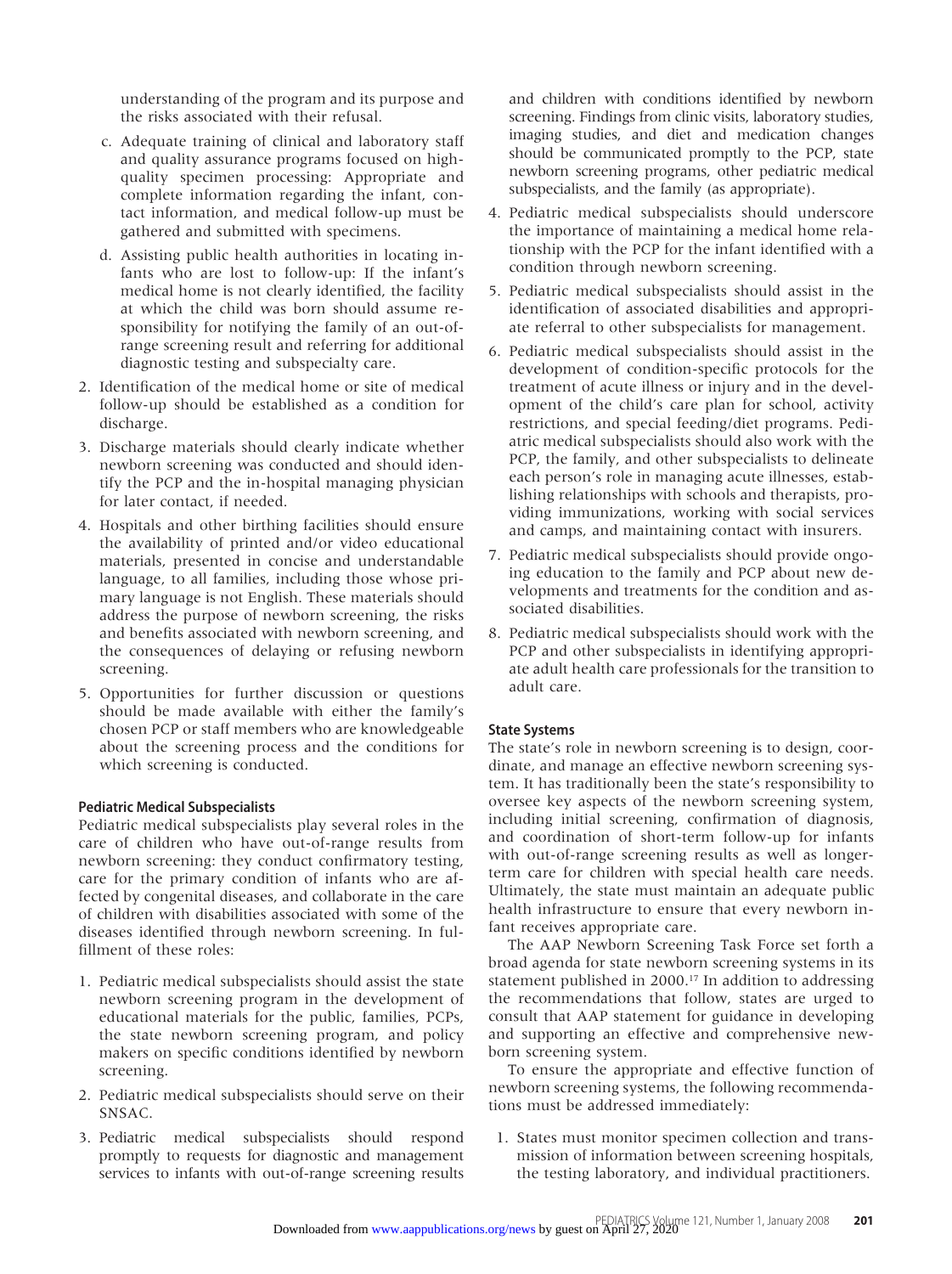- 2. Identification of the follow-up medical home must be required on all newborn screening specimens.16,18
- 3. Laboratory collection and handling procedures must be clearly delineated at every site at which newborn screens are obtained or processed. State newborn screening laboratories are expected to maintain upto-date technology and procedures and be prepared to implement recommended changes in the newborn screening process.<sup>11</sup>
- 4. Practical mechanisms should be established for retesting infants whose newborn screening results are indeterminate/invalid regardless of the cause.
- 5. Procedures should be adopted to ensure that the medical home is notified of out-of-range screening results by telephone on a schedule consistent with the urgency of the need for intervention. In the case of urgent out-of-range results, a designated medical subspecialist may be notified in addition to the medical home; the newborn screening program may need to contact the family if efforts to contact physicians are not successful.
- 6. Procedures should be adopted to ensure that inrange and invalid screening results are available to the medical home within 2 weeks of an infant's birth.
- 7. When out-of-range screen results are reported, the appropriate updated ACT sheet (or equivalent) and state-specific referral information should be forwarded immediately to the PCP.
- 8. States must have policies and procedures in place to locate children who have not established a medical home and to ensure that all newborn infants with out-of-range screening results receive appropriate diagnostic follow-up and subspecialty care.
- 9. States must provide clinicians with contact information for their newborn screening program coordinator and ensure that clinicians are updated promptly should any changes occur.
- 10. Public health agencies and maternal and child health programs should assist with care coordination for patients with special health care needs and their families.

Because states play a significant educational role in the newborn screening system, the following are recommended:

11. With direction from the SNSAC, states should develop and facilitate distribution of clear and concise educational materials for families at prenatal visits and in the hospital at the time of delivery. Condition-specific materials must be developed for families whose infants have out-of-range screening results; these materials include an explanation of test results, appropriate educational materials on the tested condition, referral for additional diagnostic testing, and referral for subspecialty care. Educational materials developed by the AAP, ACOG, and HRSA/MCHB may be used and/or supplemented with materials developed by the state. These materials can be accessed at www.medicalhomeinfo. org/screening/newborn.html or mchb.hrsa.gov/ screening.

12. The state must develop educational information for medical professionals that outlines their responsibilities in the newborn screening process.

Finally, there are a number of steps that can be taken to improve the operation of the newborn screening system, including the following:

- 13. To prevent delays in processing when screening occurs on the weekend, the newborn screening laboratory responsible for state screening should operate at least 6 days a week, with coverage for holidays. Rapid turnaround time for results is essential for prompt diagnosis and treatment of metabolic conditions.
- 14. Information systems through which clinicians could directly download newborn screening results should be developed. Policies and regulations must be developed concurrently to protect privacy and confidentiality rights.
- 15. States should develop and implement information systems that facilitate the tracking of infants across state lines through communication and integration of data across newborn screening systems.
- 16. States must develop and implement policies that allow for interstate licensure and practice of medicine (including the use of telemedicine) to facilitate consultation and communication to underserved areas and ensure the free flow of information across state lines. There is a shortage of pediatric medical subspecialists across the country and a complete absence from more sparsely populated regions. This challenge must be addressed cooperatively by the states.
- 17. States should ensure the availability of ongoing care for infants with out-of-range screening results who lack health insurance and for those whose insurance does not provide coverage for necessary services and treatments. Medically required diets and vitamins are among the treatments often excluded from coverage provided by third-party payers.19
- 18. To promote greater understanding of the effects and benefits of the newborn screening system, states should develop information systems that are capable of tracking the multitude of performance measures for the newborn screening system and long-term outcomes of children with special health care needs identified through newborn screening. Performance measures include diagnosis for and treatment of infants with out-of-range screening results, cases missed by newborn screening, false out-of-range result rates, time to diagnosis, parental involvement and satisfaction, the social and psychological effects on families of infants with out-of-range and false out-of-range results, and family access to appropri-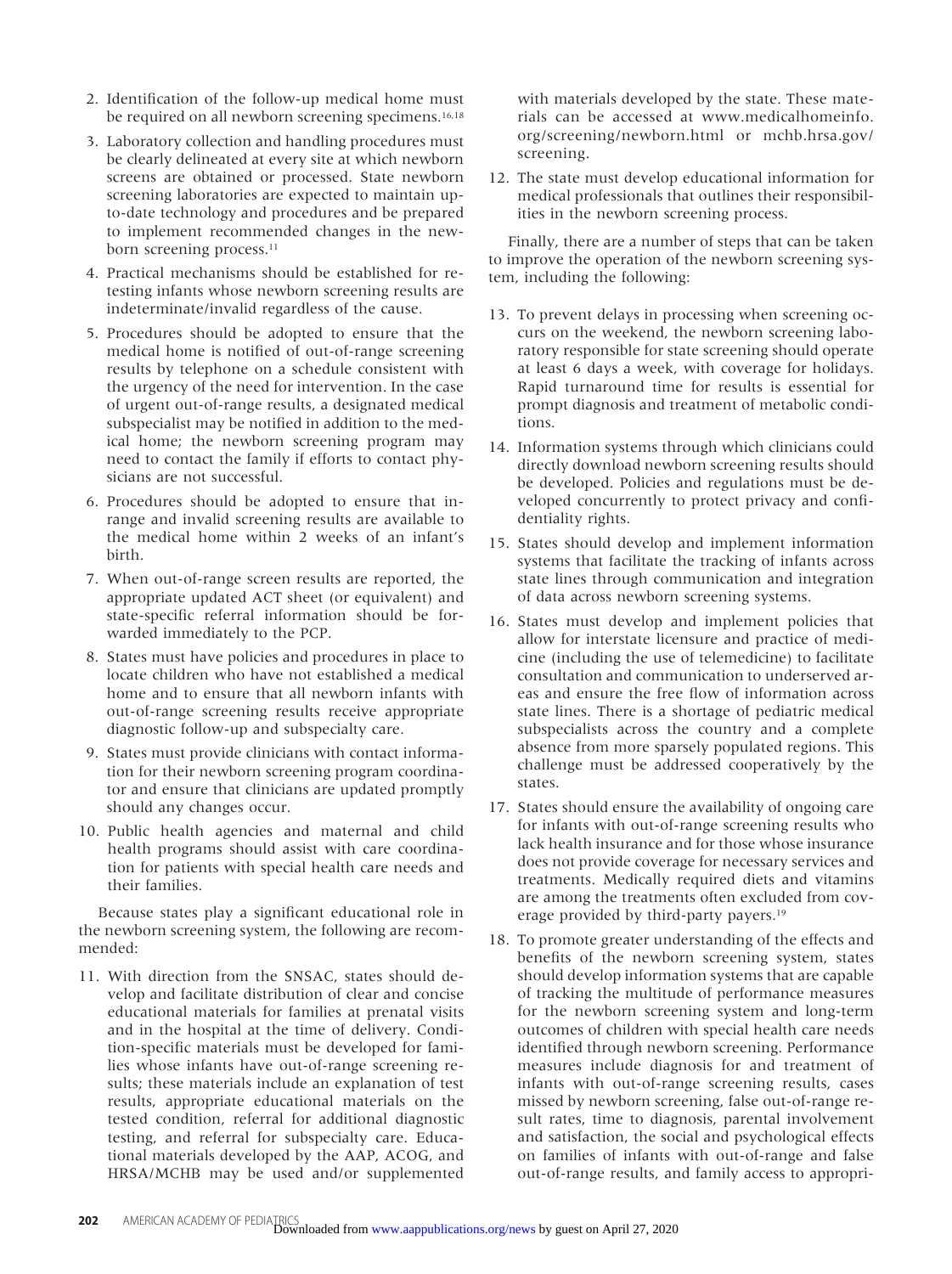ate and necessary services. Data to support the analysis of cost-effectiveness and cost benefit should also be collected.

- 19. To provide national data for newborn screening system quality assurance and program comparison, state programs should contribute timely case findings and laboratory data to the national newborn screening data-collection system operated by the National Newborn Screening and Genetics Resource Center (www2.uthscsa.edu/nnsis).
- 20. SNSACs should be authorized in each state to help implement and ensure the establishment of principles of universal access, clinician and community education, remedial surveillance for accountability, and quality of services for all infants. SNSACs should be chartered with appropriate authority and provided adequate support to effectively fulfill the roles outlined as follows.

#### **State Newborn Screening Advisory Committees**

- 1. SNSACs should comprise a balanced, representative, and diverse membership. Representation by diverse families and societal leaders should be balanced by members of the health care community, including clinicians in practice, representatives of hospitals and professional organizations, and public health experts, including the laboratories and the state. A diverse clinician representation would include pediatricians, obstetricians, family physicians, and nurse and midwife practitioners. In addition, the panel must have access to expert medical subspecialists, health care researchers, and biostatisticians.
- 2. SNSACs should cooperate with the US Department of Health and Human Services ACHDGDNC and other federal agencies to promote consistency in newborn screening throughout the nation.
- 3. SNSACs must work to advance state support and development of the newborn screening system, with particular attention to:
	- a. efforts to use health information technology to advance clinician and family access to information about newborn screening as well as screening and follow-up services;
	- b. optimization and accurate interpretation of privacy laws;
	- c. implementation of a systems approach based on the Institute of Medicine principles for patientcentered safety, effectiveness, efficiency, timeliness, and equity<sup>20</sup>;
	- d. efforts to provide unfettered access, through both print and electronic media, to understandable education materials for families with diverse reading and language abilities; and
	- e. development and distribution of resources for PCPs.
- 4. SNSACs must address identified challenges of frag-

mented service delivery as well as geographic, cultural, social, and financing barriers across county and state lines.

- 5. SNSACs should promote a statewide report on newborn health status for identifiable conditions and a national newborn health report that provides data on incidence, outcome, and community participation.
- 6. SNSACs must develop a mechanism for receiving feedback from parents, medical home practitioners, and subspecialists on the appropriateness of including particular conditions in the newborn screening program. This feedback should then be transmitted to the ACHDGDNC.
- 7. Each SNSAC is encouraged to develop its own charter and seek statutory establishment and state support.

#### **National Partnerships**

Although states remain responsible for newborn screening systems, federal agencies and national organizations play a significant role in the newborn screening system and in supporting families of children with genetic conditions. Strengthening national partnerships between federal agencies and professional, nonprofit, and family organizations provides the opportunity for a coordinated effort to increase the services offered to children with genetic and congenital conditions in all stages of diagnosis, treatment, and follow-up. There are 4 critical points of partnership for these groups: collaboration, funding, oversight, and follow-up.

#### *Collaboration*

- 1. Health care professionals, nonprofit agencies, state and federal public health programs, and families should seek to build relationships with other groups that focus on the newborn screening system. Relationships can be fostered through partnering on national initiatives, inviting other perspectives to serve on project advisory committees, and establishing a systematic method of receiving feedback from families.
- 2. Research should be performed on all aspects of newborn screening systems, including parent and provider education, results management, laboratory quality, residual specimen storage and use, and, most importantly, efficacy of newborn screening for each proposed condition. A national research agenda for newborn screening should be outlined. Input from federal agencies, professional associations, nonprofit organizations, and family support organizations should be coordinated. Multistate or national collaborations are often necessary to recruit a sufficient number of affected infants to understand the clinical spectrum of the disease and to compare treatment strategies. Collaboration will be key in conducting this research.
- 3. National partnerships should be developed and coordinated to support state newborn screening sys-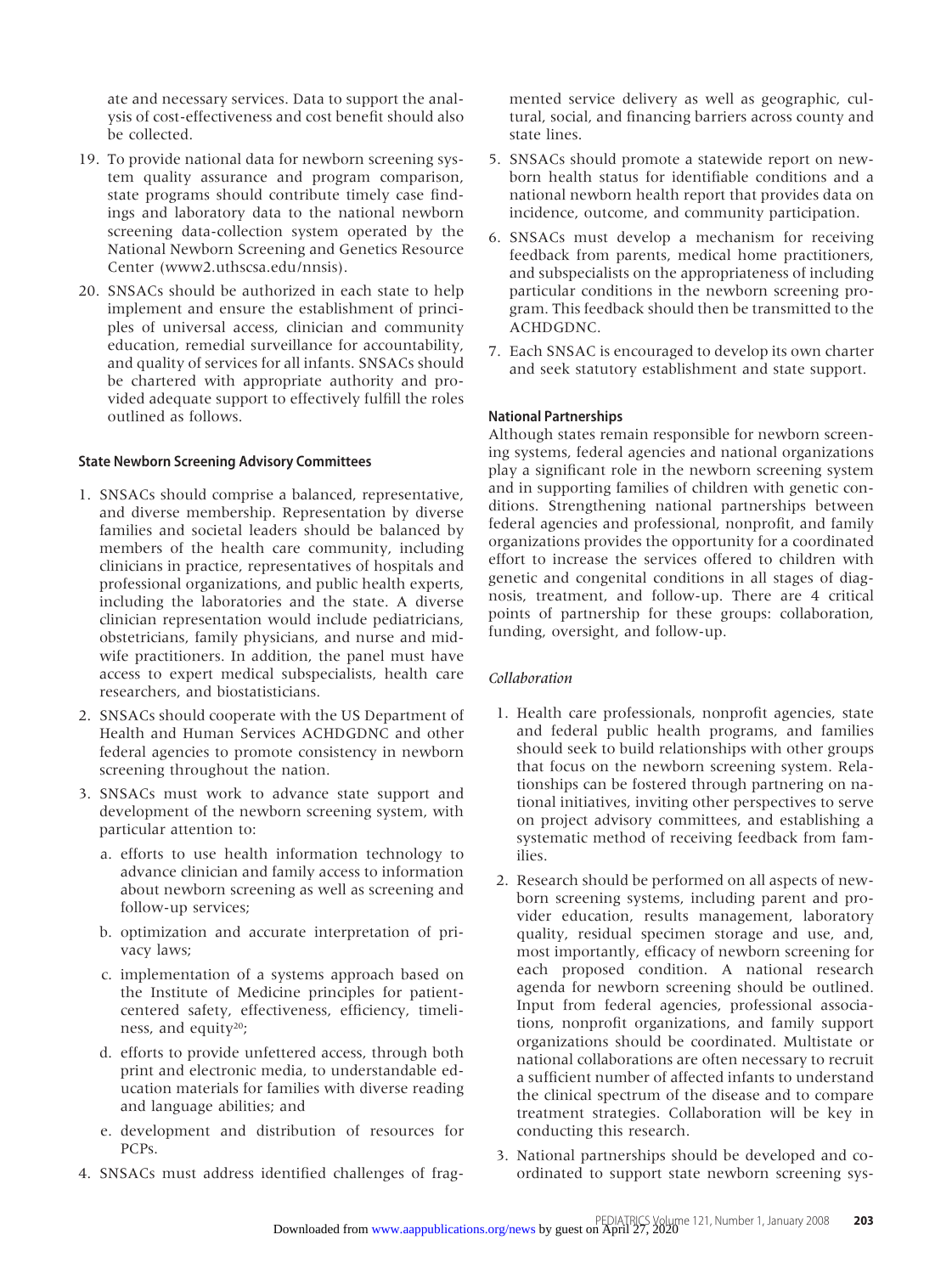tems and encourage coordination, effective collaboration, and decrease duplication.

#### *Funding*

- 4. Adequate third-party reimbursement, grant applications, nonprofit fundraising efforts, and other sources of funding for newborn screening programs should be pursued by those who seek to improve the newborn screening system. Funding for the components of the newborn screening system and longterm care of children with genetic conditions comes from a variety of sources including screening fees, federal programs, state programs, nonprofit fundraising, insurance companies, and others, and such funding is critical at all levels.
- 5. Because ongoing research in the areas of education, results management, laboratory quality, and identifying and treating genetic diseases is important as the world of newborn screening continues to expand, funding for the implementation of these research projects should be provided.
- 6. Because establishing and funding a 24-hour hotline for access to online state-specific newborn screening program contact information can be useful in supporting state newborn screening programs, physicians, and families, a dedicated newborn screening hotline should be considered as part of preparing for national emergencies, natural disasters, or other circumstances.
- 7. Funding should be provided for demonstration projects directed toward strengthening the communication process between pediatricians and the newborn screening program. These efforts can include the development of telemedicine, effective health information exchanges, and linked information systems to facilitate the communication process.
- 8. Because the increased level of services required to comanage and coordinate care for patients with special needs identified through newborn screening can pose a significant financial burden for the PCP and the subspecialist, appropriate CPT coding that is aimed at enhanced reimbursement for chronic condition management should be developed.

#### *Oversight*

- 9. ACHDGDNC policies and activities should promote and facilitate uniformity across newborn screening programs, promote coordination between state newborn screening programs, support public health infrastructure for these programs, monitor the quality of these programs, and coordinate and promote research efforts related to newborn screening.
- 10. The ACHDGDNC should promote federal interagency collaboration and federal agency collaboration with state public health newborn screening programs to encourage coordination and effective collaboration between federal and state agencies.

11. Family involvement in all levels of newborn screening and follow-up care is important and should be encouraged. Families can give feedback on services provided, make suggestions on improving systems of care, advocate for needed services, and support other families that are going through similar situations.

#### *Follow-up*

- 12. Appropriate treatment and chronic condition management for children with congenital conditions should be ensured. Federal agencies, state newborn screening programs, and others can collaborate to create a national definition for follow-up to newborn screening systems.
- 13. Because enrolling children onto long-term research studies can provide the opportunity to test new treatments and better understand the natural history of chronic conditions, federal agencies and national organizations should promote opportunities for such research and create materials to educate parents about research in general and specific opportunities to participate in research.

#### **National Medical Specialty Organizations, Including the AAP**

National medical specialty organizations and their state chapters can play specific roles in the continued development of the collaboration necessary to ensure optimal performance of the newborn screening system throughout the country.

- 1. They should maintain communication with and participation on the ACHDGDNC to provide information to their constituencies and communicate any concerns to the ACHDGDNC.
- 2. They should foster education regarding newborn screening and promote pediatric medical subspecialties that focus on metabolic diseases among medical students and residents.
- 3. They should promote the development and implementation of a Health Plan Employer Data and Information Set (HEDIS) measure on newborn screening.
- 4. They should comment on the appropriateness of adding new tests to the core screening panel, ensuring that any newborn screening provides clear benefit to all children screened and to their families. These comments should be presented to the ACHDGDNC for consideration and adoption.

#### **CONCLUSIONS**

Advances in newborn screening technology, coupled with recent advances in the diagnosis and treatment of rare but serious congenital conditions that affect newborn infants, provide increased opportunities for positively affecting the lives of children and their families. These advantages, however, also pose new challenges to PCPs, both educationally and in response to the management of affected infants.

To respond appropriately, PCPs require immediate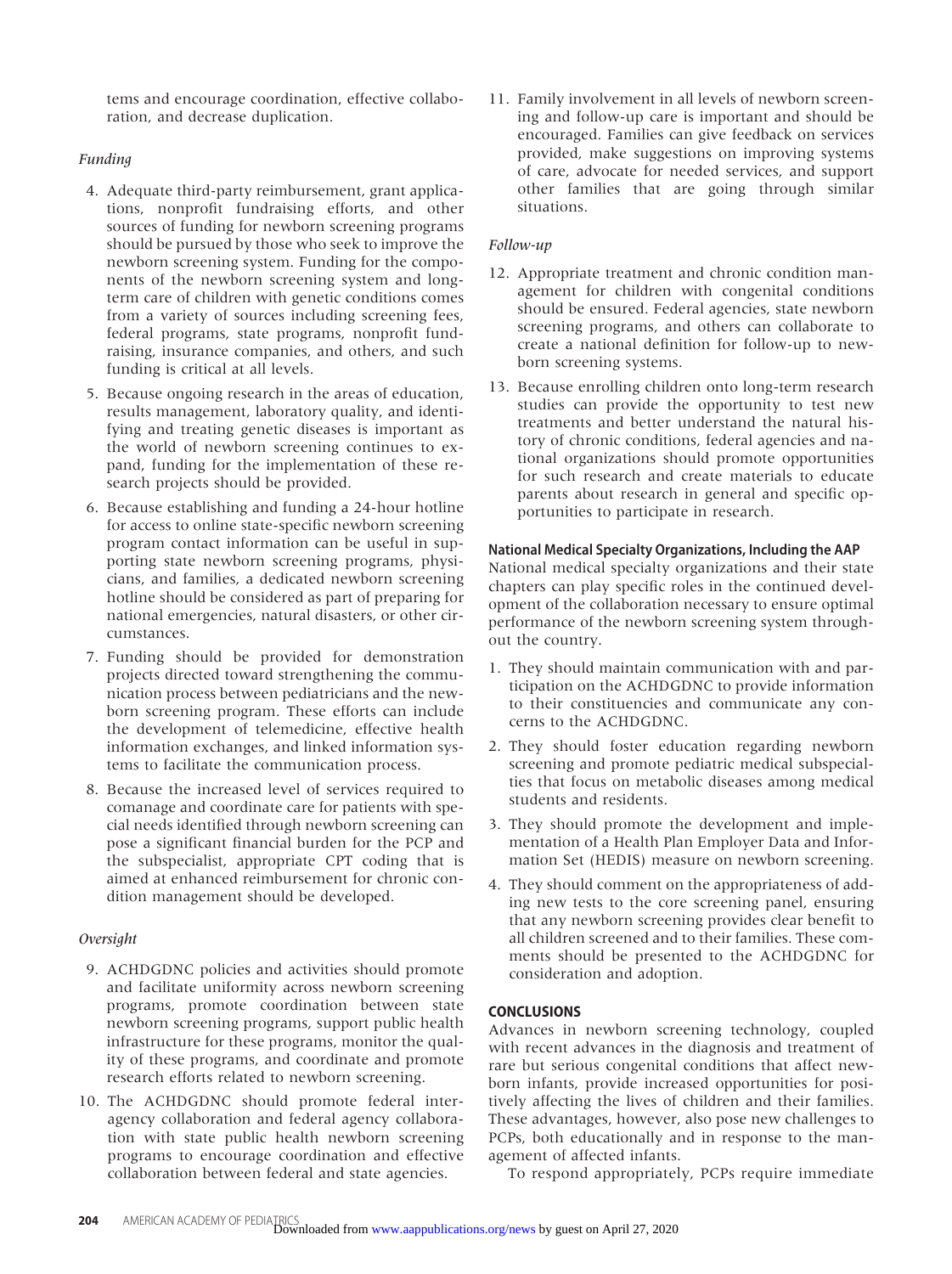access to clinical and diagnostic information and guidance; ACT sheets from the ACMG are a valuable source of such guidance. PCPs, however, have a proactive role to play in supporting the performance of the newborn screening system and ensuring the successful completion of their responsibilities to the program. PCPs must develop office policies and procedures to ensure that newborn screening is conducted and that results are transmitted to them in a timely fashion. PCPs must also develop strategies to use should these systems fail.

The newborn screening system extends well beyond the PCP's office, and many other stakeholders are essential for ensuring that the system functions well and supporting PCPs in their role within the system. The system is challenged by error, lack of education or information on the part of families and health care professionals, and systemic challenges such as the national shortage of pediatric medical subspecialists and barriers inherent in state licensing requirements. Lack of universal health care coverage and limited funding for newborn screening programs present additional significant challenges.

State and federal entities, hospitals, prehospital health care professionals, pediatricians, and pediatric medical subspecialists should act collaboratively to address these challenges or reduce their effects on the newborn screening system. AAP chapters and individual pediatricians should work together with the AAP and SNSACs to promote actions and policies that will optimize the function of newborn screening systems and ensure that children and families receive the full benefit of them.

#### **NEWBORN SCREENING AUTHORING COMMITTEE**

| E. Stephen Edwards, MD, Chairperson                |
|----------------------------------------------------|
| Vinod K. Bhutani, MD                               |
| Committee on Fetus and Newborn                     |
| Jeffrey Botkin, MD                                 |
| Committee on Bioethics                             |
| Barbara Deloian, PhD, RN, CPNP                     |
| Bright Futures Early Childhood Expert Panel        |
| Stephen Deputy, MD                                 |
| Section on Neurology                               |
| Timothy Geleske, MD                                |
| Medical Home Initiatives for Children With Special |
| Needs Project Advisory Committee                   |
| Joseph H. Hersh, MD                                |
| Council on Children With Disabilities              |
| Celia Kaye, MD, PhD                                |
| Committee on Genetics                              |
| Jennifer Lail, MD                                  |
| Quality improvement expert                         |
| Michele A. Lloyd-Puryear, MD, PhD                  |
| Maternal and Child Health Bureau                   |
| Michael Watson, PhD                                |
| American College of Medical Genetics               |
| CALCIII TANT                                       |

#### **CONSULTANT**

Aaron Carroll, MD, MS Medical Informatician

#### **WRITING CONSULTANT**

Melissa Capers

#### **STAFF**

Anne Gramiak, MPH Jennifer Mansour

#### **ACKNOWLEDGMENTS**

This project was funded by the Health Resources and Services Administration's Maternal and Child Health Bureau, through a contract in the American College of Medical Genetics cooperative agreement (U22 MC 03957-01-00). The views expressed in this report are those of the American Academy of Pediatrics, not necessarily that of HRSA/MCHB.

#### **REFERENCES**

- 1. American College of Medical Genetics. Newborn screening: toward a uniform screening panel and system. *Genet Med.* 2006; 8(suppl):1S–252S
- 2. American Academy of Pediatrics, Committee on Practice and Ambulatory Medicine, Bright Futures Steering Committee. Recommendations for preventive pediatric health care. *Pediatrics.* 2007;120:1376 –1378
- 3. American Academy of Pediatrics, Bright Futures Steering Committee. *Bright Futures: Guidelines for Health Supervision of Infants, Children, and Adolescents.* Hagan JF Jr, Shaw JS, Duncan P, eds. 3rd ed. Elk Grove Village, IL: American Academy of Pediatrics; 2007
- 4. Kaye CI; American Academy of Pediatrics, Committee on Genetics. Newborn screening fact sheets. *Pediatrics.* 2006;118(3). Available at: www.pediatrics.org/cgi/content/full/118/3/e934
- 5. Bodegård G, Fyro K, Larsson A. Psychological reactions in 102 families with a newborn who has a falsely positive screening test for congenital hypothyroidism. *Acta Paediatr Scand Suppl.* 1983;304:1–21
- 6. Dobrovoljski G, Kerbl R, Strobl C, Schwinger W, Dornbusch HJ, Lackner H. False-positive results in neuroblastoma screening: the parents' view. *J Pediatr Hematol Oncol.* 2003;25: 14 –18
- 7. Fyrö K, Bodegard G. Four-year follow-up of psychological reactions to false positive screening tests for congenital hypothyroidism. *Acta Paediatr Scand.* 1987;76:107–114
- 8. Sorenson JR, Levy HL, Mangione TW, Sepe SJ. Parental response to repeat testing of infants with "false-positive" results in a newborn screening program. *Pediatrics.* 1984;73:183–187
- 9. Waisbren SE, Albers S, Amato S, et al. Effect of expanded newborn screening for biochemical genetic disorders on child outcomes and parental stress. *JAMA.* 2003;290:2564 –2572
- 10. American Academy of Pediatrics, Council on Children With Disabilities, Section on Developmental and Behavioral Pediatrics; Bright Futures Steering Committee, Medical Home Initiatives for Children With Special Needs Project Advisory Committee. Identifying infants and young children with developmental disorders in the medical home: an algorithm for developmental surveillance and screening [published correction appears in *Pediatrics*. 2006;118:1808 –1809]. *Pediatrics.* 2006;118:405– 420
- 11. Sia C, Tonniges TF, Osterhus E, Taba S. History of the medical home concept. *Pediatrics.* 2004;113:1473–1478
- 12. Pass KA, Lane PA, Fernhoff PM, et al. US Newborn Screening System guidelines II: follow-up of children, diagnosis, management, and evaluation. Statement of the Council of Regional Networks for Genetics Services (CORN). *J Pediatr.* 2000;137(4 suppl):S1–S46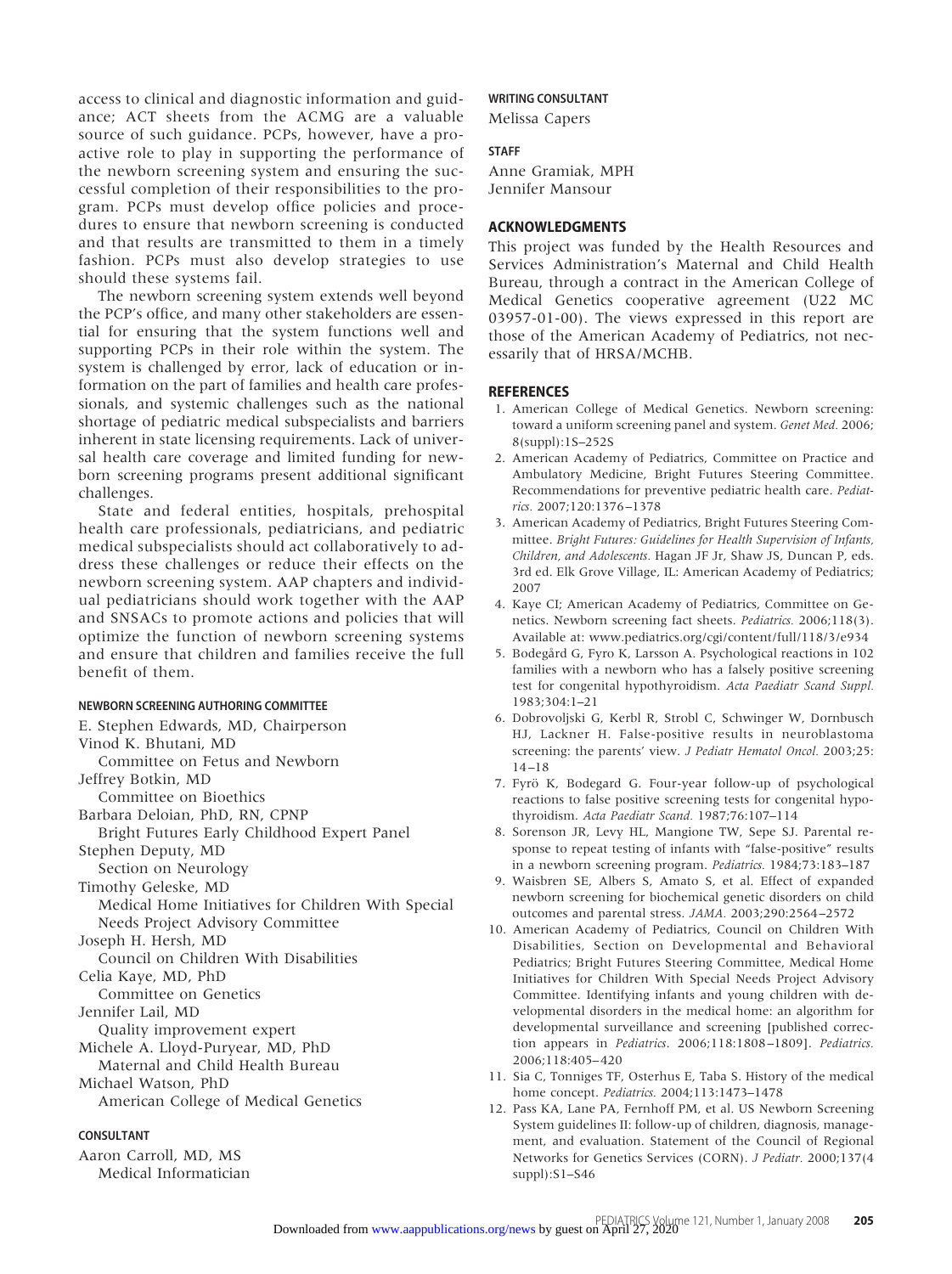- 13. American Academy of Pediatrics, Council on Children With Disabilities. Care coordination in the medical home: integrating health and related systems of care for children with special health care needs. *Pediatrics.* 2005;116:1238 –1244
- 14. Dionisi-Vici C, Deodato F, Roschinger W, Rhead W, Wilcken B. "Classical" organic acidurias, propionic aciduria, methylmalonic aciduria and isovaleric aciduria: long-term outcome effects of expanded newborn screening using tandem mass spectrometry. *J Inherit Metab Dis.* 2006;29:383–389
- 15. American Academy of Pediatrics, Medical Home Initiatives for Children With Special Needs Project Advisory Committee. The medical home. *Pediatrics.* 2002;110:184 –186
- 16. American College of Obstetricians and Gynecologists. ACOG committee opinion number 287, October 2003: newborn screening. *Obstet Gynecol.* 2003;102:887– 889
- 17. Newborn Screening Task Force. Serving the family from birth to the medical home. Newborn screening: a blueprint for the future—a call for a national agenda on state newborn screening programs. *Pediatrics.* 2000;106:389 – 427
- 18. Kim S, Lloyd-Puryear MA, Tonniges TF. Examination of the communication practices between state newborn screening programs and the medical home. *Pediatrics.* 2003;111(2). Available at: www.pediatrics.org/cgi/content/full/111/2/e120
- 19. American Academy of Pediatrics, Committee on Nutrition. Reimbursement for foods for special dietary use. *Pediatrics.* 2003; 111:1117–1119
- 20. Institute of Medicine, Committee on Quality of Health Care in America. *Crossing the Quality Chasm: A New Health System for the 21st Century*. Washington, DC: National Academies Press; 2001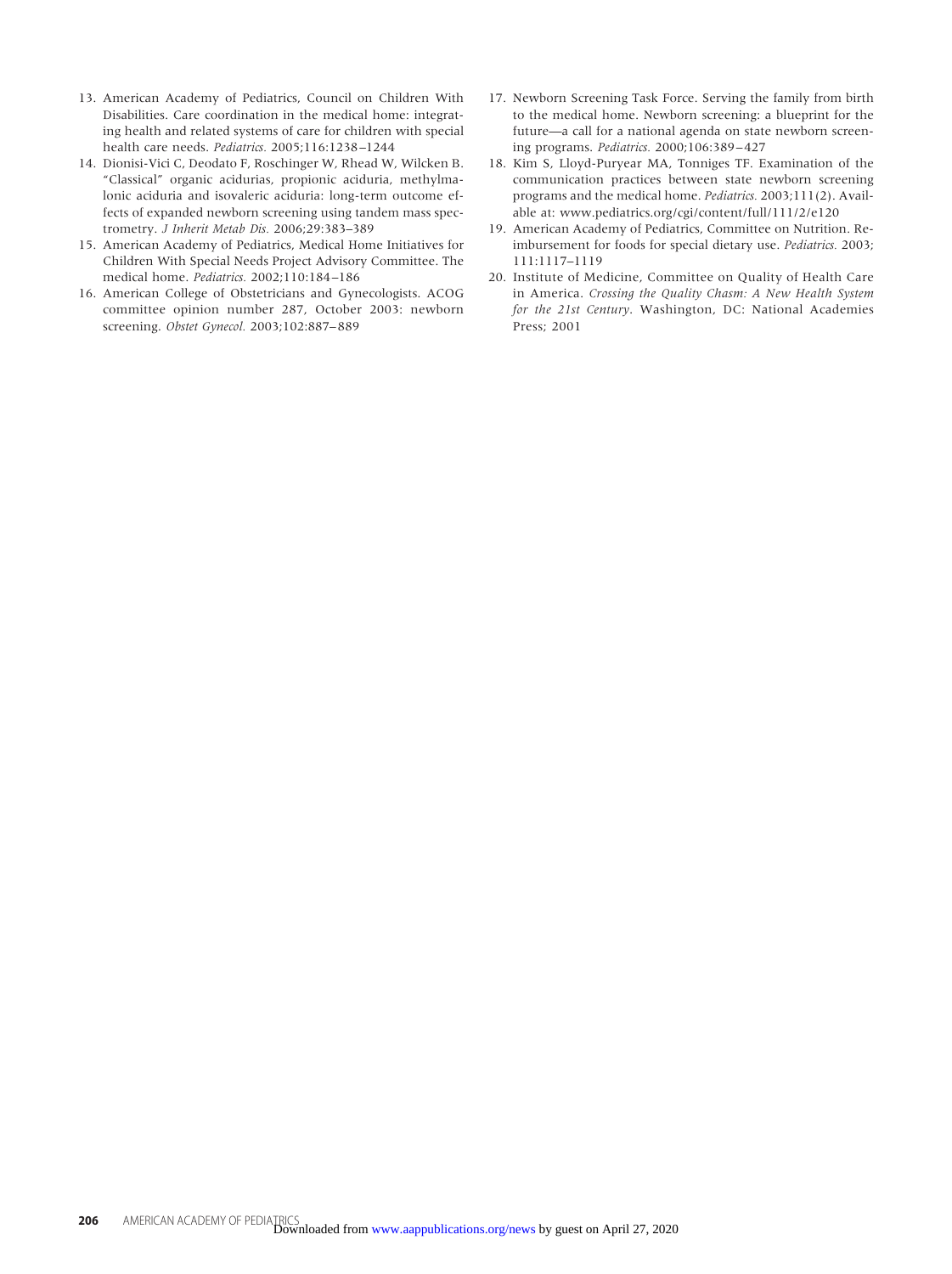| 2005 ACMG Recommended Screening Panel<br><b>APPENDIX1</b>                                                                                                         |                                                                                                                                                      |                                                                                                              |                                                                     |                                                                                                         |
|-------------------------------------------------------------------------------------------------------------------------------------------------------------------|------------------------------------------------------------------------------------------------------------------------------------------------------|--------------------------------------------------------------------------------------------------------------|---------------------------------------------------------------------|---------------------------------------------------------------------------------------------------------|
| $\delta$                                                                                                                                                          | FAO                                                                                                                                                  | ₹                                                                                                            | Hemoglobinopathies                                                  | Other                                                                                                   |
| Glutaric acidemia type I<br>Isovaleric acidemia<br>Core panel                                                                                                     | Medium-chain acyl-CoA dehydrogenase deficiency<br>Very long-chain acyl-CoA dehydrogenase<br>deficiency                                               | Maple syrup disease<br>Phenylketonuria                                                                       | Sickle cell anemia (Hb SS disease) Hb<br>Hb S/ <b>ß-thalassemia</b> | Congenital hypothyroidism<br>Biotinidase deficiency                                                     |
| 3-Hydroxy-3-methylglutaryl-CoA lyase<br>Methylmalonic acidemia (mutase<br>Multiple carboxylase deficiency<br>deficiency)<br>deficiency                            | Long-chain L-3-hydroxy acyl-CoA dehydrogenase<br>Trifunctional protein deficiency<br>Camitine-uptake defect<br>deficiency                            | Homocystinuria (caused by cystathionine<br>Argininosuccinic acidemia<br><b>B-synthase</b> )<br>Citrullinemia | Hb S/C disease                                                      | Congenital adrenal hyperplasia<br>(21-hydroxylase deficiency)<br>Classical galactosemia<br>Hearing loss |
| 3-Methylcrotonyl-CoA carboxylase<br>Methylmalonic acidemia (Cbl A,B)<br><b>B-ketothiolase deficiency</b><br>Propionic acidemia<br>Secondary targets<br>deficiency |                                                                                                                                                      | Tyrosinemia type I                                                                                           |                                                                     | Cystic fibrosis                                                                                         |
| Methylmalonic acidemia (Cbl C,D)                                                                                                                                  | Short-chain acyl-CoA dehydrogenase deficiency                                                                                                        | Benign hyperphenylalaninemia                                                                                 | Variant hemoglobinopathies<br>(including Hb E)                      | Galactokinase deficiency                                                                                |
| Malonic acidemia                                                                                                                                                  | Glutaric acidemia type II                                                                                                                            | Tyrosinemia type II                                                                                          |                                                                     | Galactose epimerase<br>deficiency                                                                       |
| Isobutyryl-CoA dehydrogenase<br>deficiency                                                                                                                        | Medium/short-chain L-3-hydroxy acyl-CoA<br>dehydrogenase deficiency                                                                                  | Defects of biopterin cofactor biosynthesis                                                                   |                                                                     |                                                                                                         |
| 2-Methylbutyryl-CoA dehydrogenase<br>2-Methyl 3-hydroxy butyric aciduria<br>deficiency                                                                            | Medium-chain ketoacyl-CoA thiolase deficiency<br>Camitine palmitoyltransferase II deficiency                                                         | Tyrosinemia type III<br>Argininemia                                                                          |                                                                     |                                                                                                         |
| 3-Methylglutaconic aciduria                                                                                                                                       | Camitine: acylcarnitine translocase deficiency                                                                                                       | Defects of biopterin cofactor<br>regeneration                                                                |                                                                     |                                                                                                         |
|                                                                                                                                                                   | Camitine palmitoyltransferase I deficiency (liver)<br>Dienoyl-CoA reductase deficiency                                                               | Hypermethioninemia<br>Citrullinemia type II                                                                  |                                                                     |                                                                                                         |
|                                                                                                                                                                   | OA indicates disorders of organic acid metabolism; FAO, disorders of fatty acid metabolism; AA, disorders of amino acid metabolism; CoA, coenzyme A. |                                                                                                              |                                                                     |                                                                                                         |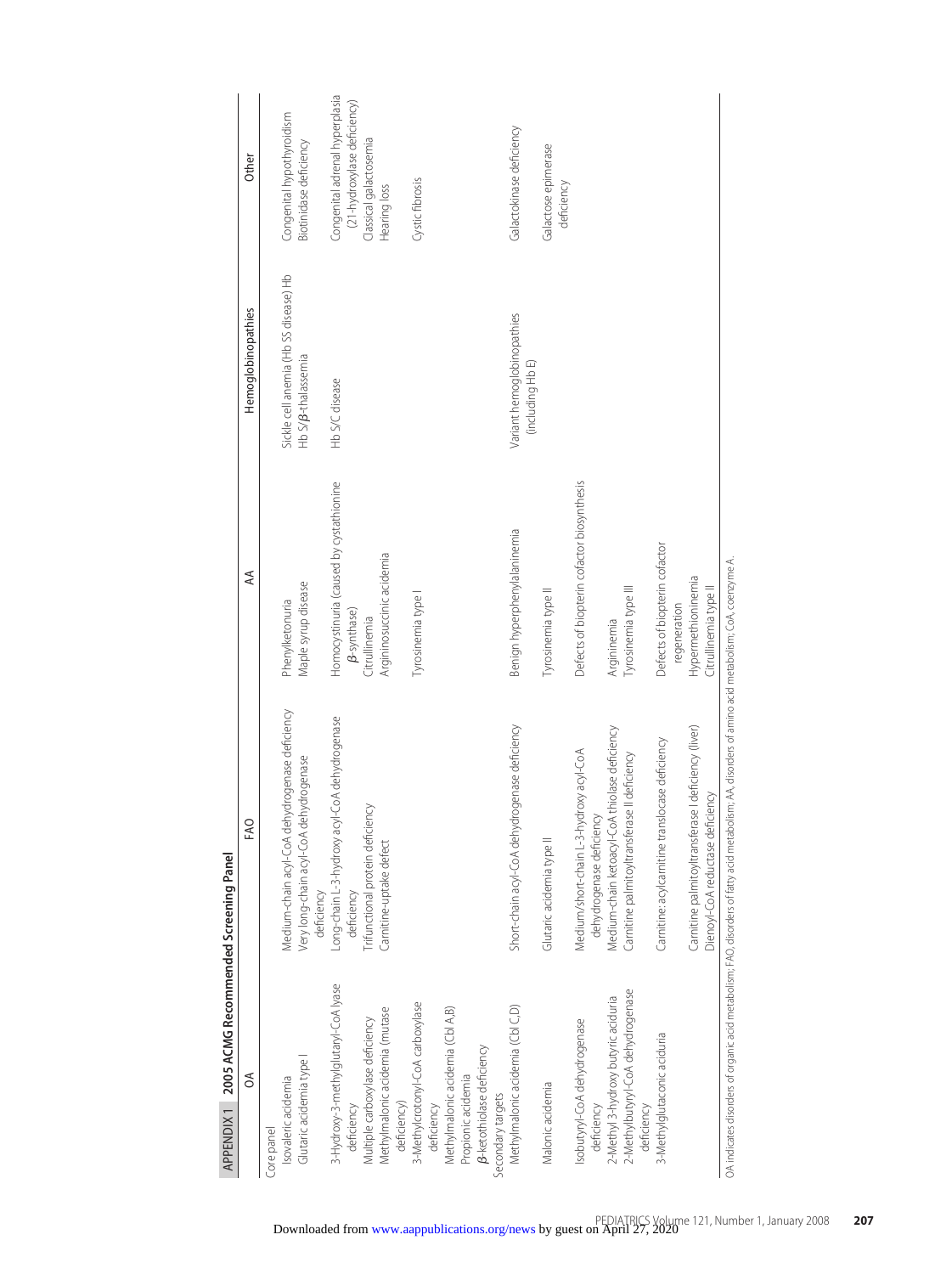#### **APPENDIX 2.**

## **Algorithm 1**

3- to 5-day-old visit

At the 3- to 5-day-old visit, the PCP should check for circumstances suggesting newborn screening might *not* have been conducted. Concerning situations include home or emergency

births or international adoption.



If the PCP has cause for concern that the newborn screening was not ordered and available discharge papers do not indicate the newborn screening has been ordered, the PCP should make arrangements for sample acquisition.

If newborn screening has not been conducted because of parental refusal or if parents refuse newborn screening suggested by the PCP, the PCP should discuss the general benefits and limited risks of newborn screening as well as possible implications of not testing.



Educational materials for parents and PCPs can be accessed through the AAP Web site (www.medicalhomeinfo.org/screening/newborn.html). Parent concerns and questions should be addressed fully, and a discussion of the general benefits and limited risks of newborn

screening is recommended. Very treatable conditions, such as phenylketonuria (PKU) and congenital hypothyroidism (CH), may be used as examples. If parental permission is obtained, arrangements for sample acquisition should be made immediately, and newborn screening should be ordered, as noted previously.



Newborn screening is conducted through the state newborn screening program, and protocols for ordering the screen vary by state. Contact information for each state's newborn screening program is available (http://genes-r-us.uthscsa.edu/resources/consumer/statemap.htm;

Appendix 4).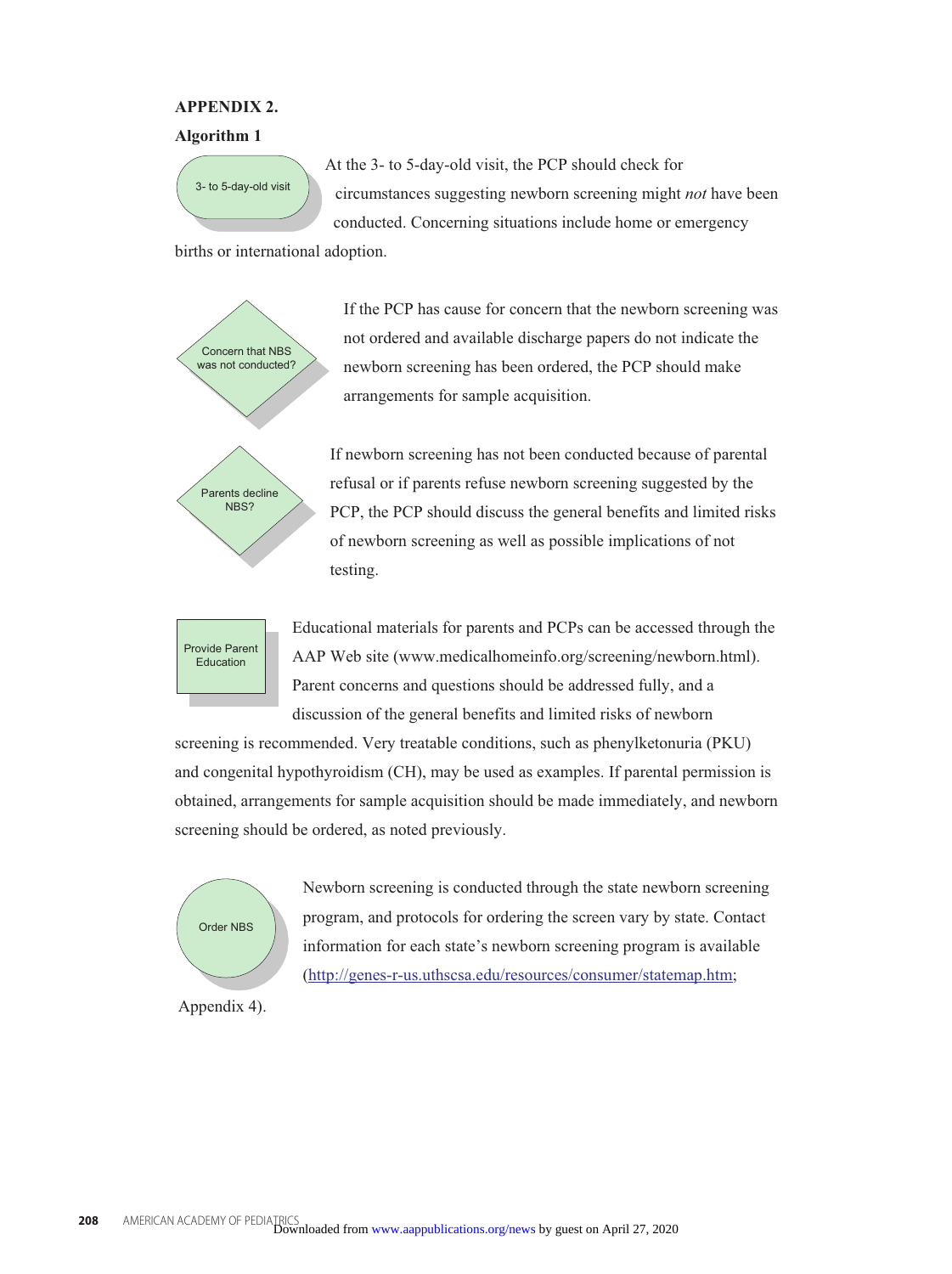## Obtain Waiver

If parental permission is not obtained, parents or guardians should be asked to sign a waiver documenting their choice to decline newborn screening. A sample waiver form is included as Appendix 5;

appropriate waiver forms should also be available through the state

health department.



PCPs should flag the charts of any patients who have not been screened so that the lack of screening will be taken into account should any subsequent concerns emerge regarding the child's growth or development. The chart note should also prompt the pediatrician to

return to the question of newborn screening with subsequent visits to determine whether parents have changed their minds.

## **Special Circumstances**

- In cases in which newborn screening is delayed, the PCP should consult with the state newborn screening program regarding the availability and usefulness of the newborn screening protocol.
- In the case of preterm births, neonatal transfusion, and other circumstances in which screening is not ordered or a second specimen is required, the PCP should consult with a neonatal specialist.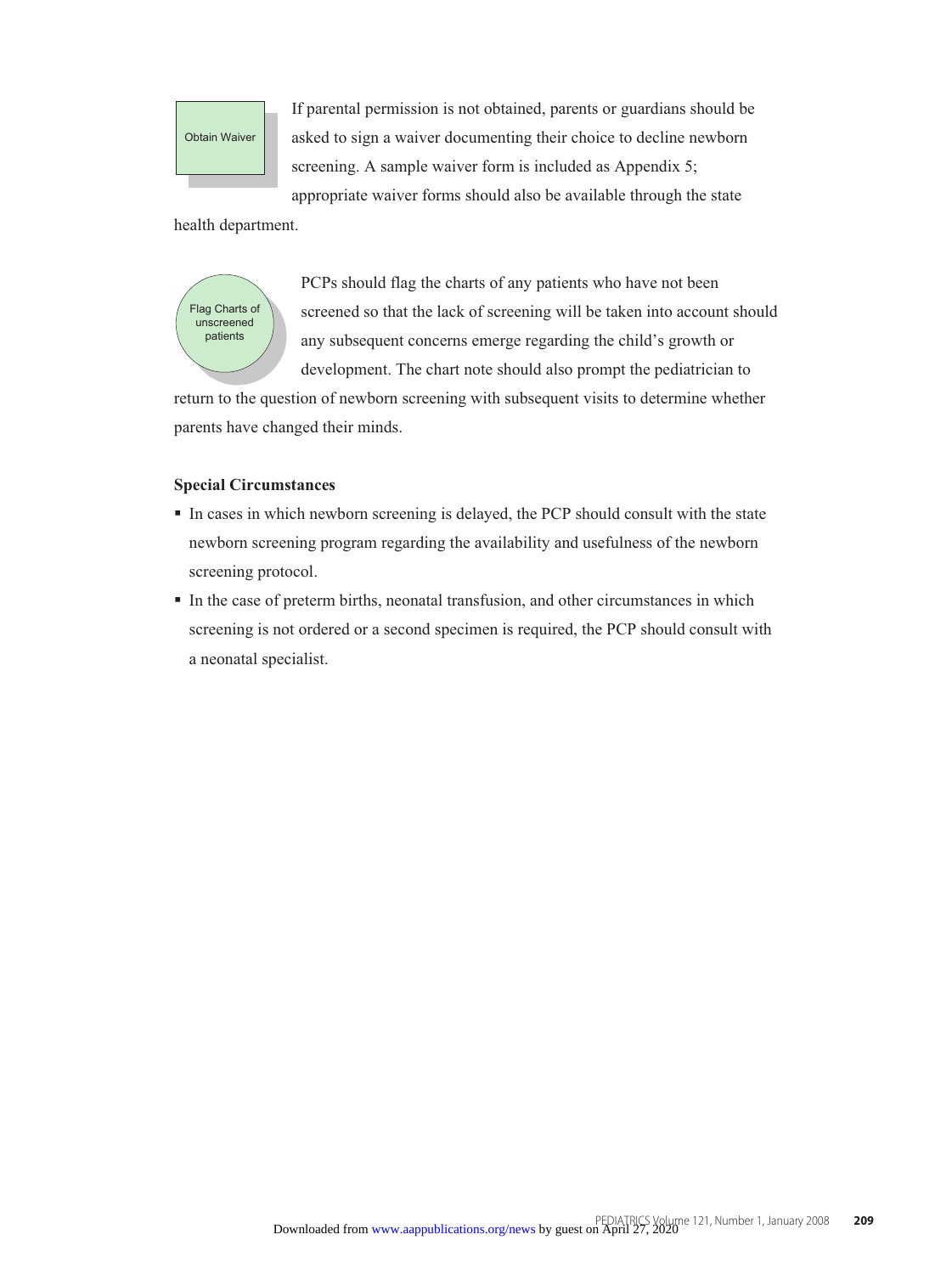### **Algorithm 2**

**Results received**

In the case of an out-of-range screening result, the pediatrician identified on the newborn screening card should be called by the state newborn screening program within the first week after birth.

Normal results are often transmitted by mail; these may arrive before to the 2- to 4-week visit.



Delays or procedural failures at hospitals, state laboratories, or other facilities or within the newborn screening program may result in late or lost results. The PCP cannot assume a "no news is good news" approach with regard to newborn screening.



Office staff should check routinely for newborn screening results before the 2- to 4-week visit and pursue missing results in advance of that visit.



If newborn screening results are not available before the 2- to 4-week visit, the PCP should contact the state newborn screening program for the results at that time.

#### **Special Circumstances**

Newborn screening results may occasionally be sent to the wrong pediatrician. Physicians who receive results for patients no longer in their care should immediately contact the state newborn screening program and/or hospital to alert them that the PCP may not have received these results.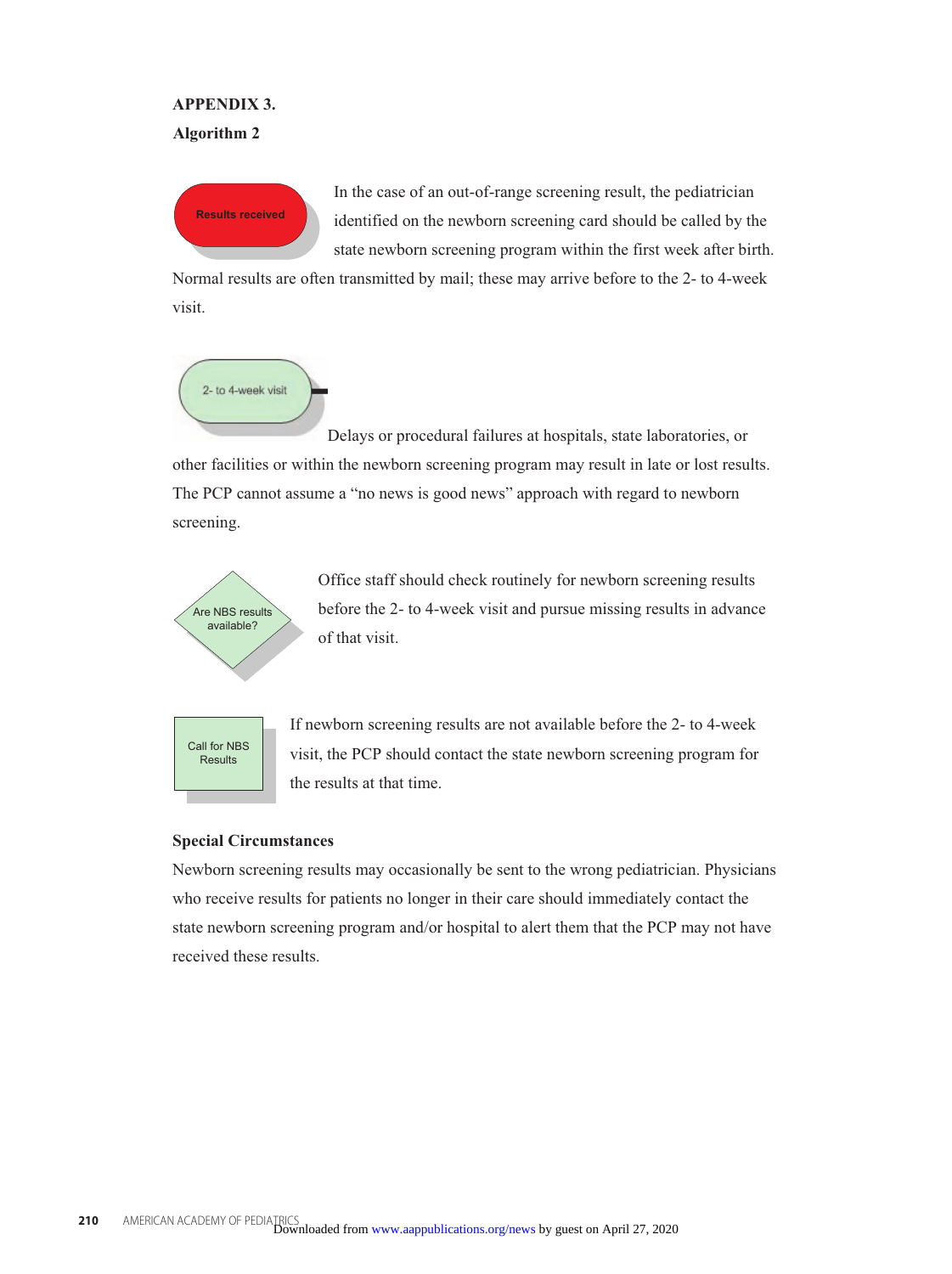

The state newborn screening program will report results as normal, unsatisfactory, or abnormal.

Normal newborn screening results should be noted in the infant's chart and shared with the parents or guardians. Keep in mind that newborn screening does not rule out congenital disorders that are not included in the panel and does not absolutely guarantee the absence of the disorders that are screened.

## **Special Circumstances**

Currently, 9 states mandate a second screening, and 12 states allow it. If necessary, the PCP should order another newborn screening.



In instances where the specimen is unacceptable for testing, the infant's newborn screen must be reordered and a specimen must be obtained promptly.



If abnormal results are received, the PCP should access the ACT sheet specific to the disorder. The ACT sheet may be provided by the state newborn screening program or can be accessed at: www.acmg.net/resources/policies/ACT/condition-analyte-links.htm.

The most important actions to take are highlighted on the ACT sheets and include:

- When to contact the family;
- Whom to consult and whether an appointment is needed immediately;
- When the patient must be seen by the PCP;
- Whether further confirmatory testing is needed and what tests should be conducted;
- Whether treatment is necessary and what treatment to initiate;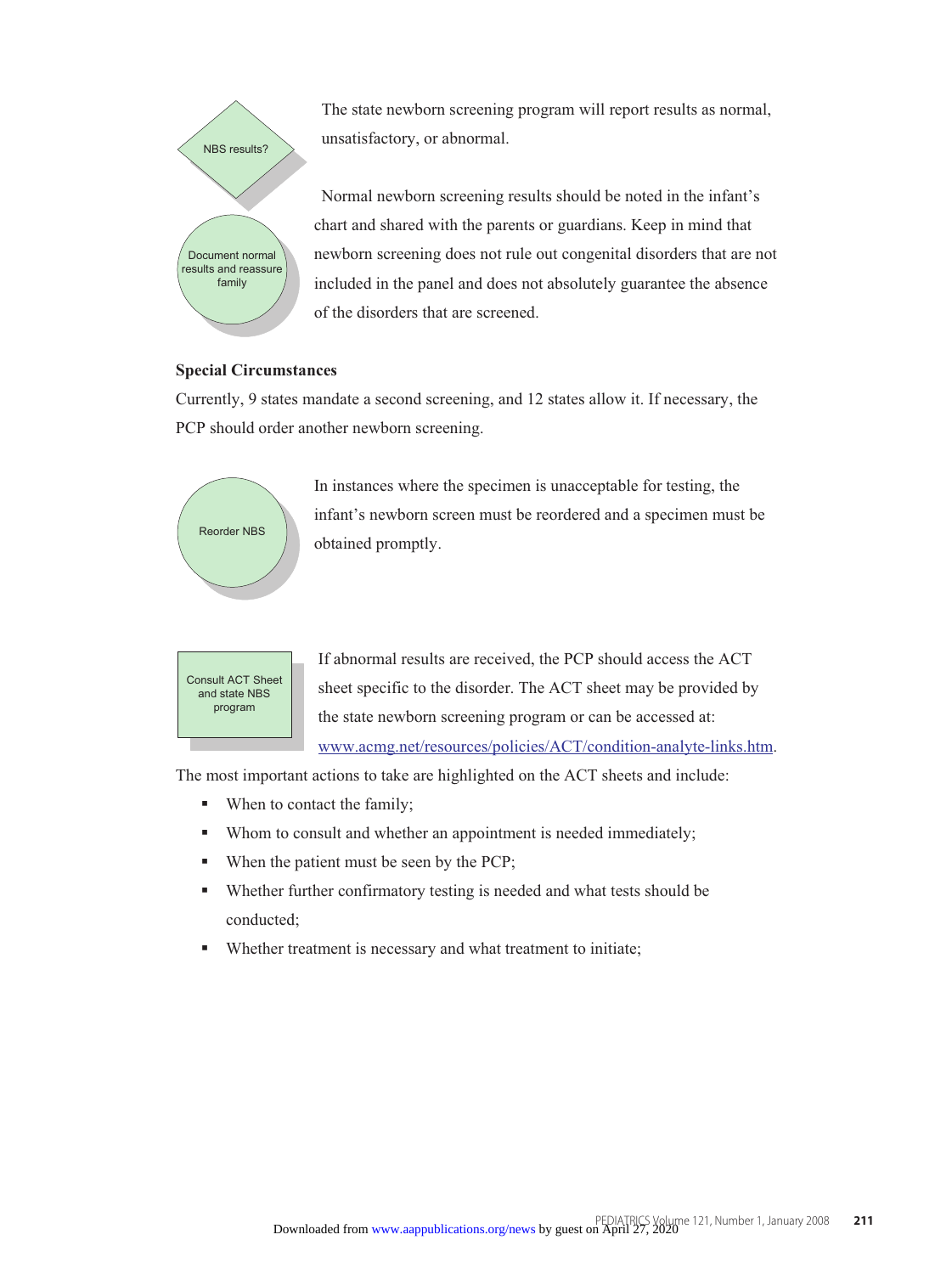- How to educate parents about the disorder;
- When findings need to be reported back to the newborn screening program.

In addition to following ACT sheet recommendations, the PCP should consult with the state newborn screening program.



After an abnormal screening result is obtained, confirmatory testing and/or definitive consultation with subspecialists are required before a final diagnosis can be made.

## **Special Circumstances**

In addition to true or false positive results, confirmatory tests may identify the child as a carrier of the disorder or may be of indeterminate result.



In the event that the initial positive result proves to be a false positive result, the PCP can provide reassurance to parents. Up to 20% of these parents will persist in their concerns about the health of their children for months or years after screening.



To lay the foundation for comprehensive and collaborative care, it is critical during this time of uncertainty that the parents and family of the neonate be provided with disorder-specific information and support as they await final clarification of the child's diagnosis and

begin to plan for treatment and management. Frequent, specific, and supportive communication from the PCP will help to avoid confusion and build trust.



The parents and family of the neonate should be provided with disorder-specific information and support as they await final clarification of the child's diagnosis and begin to plan for treatment and management.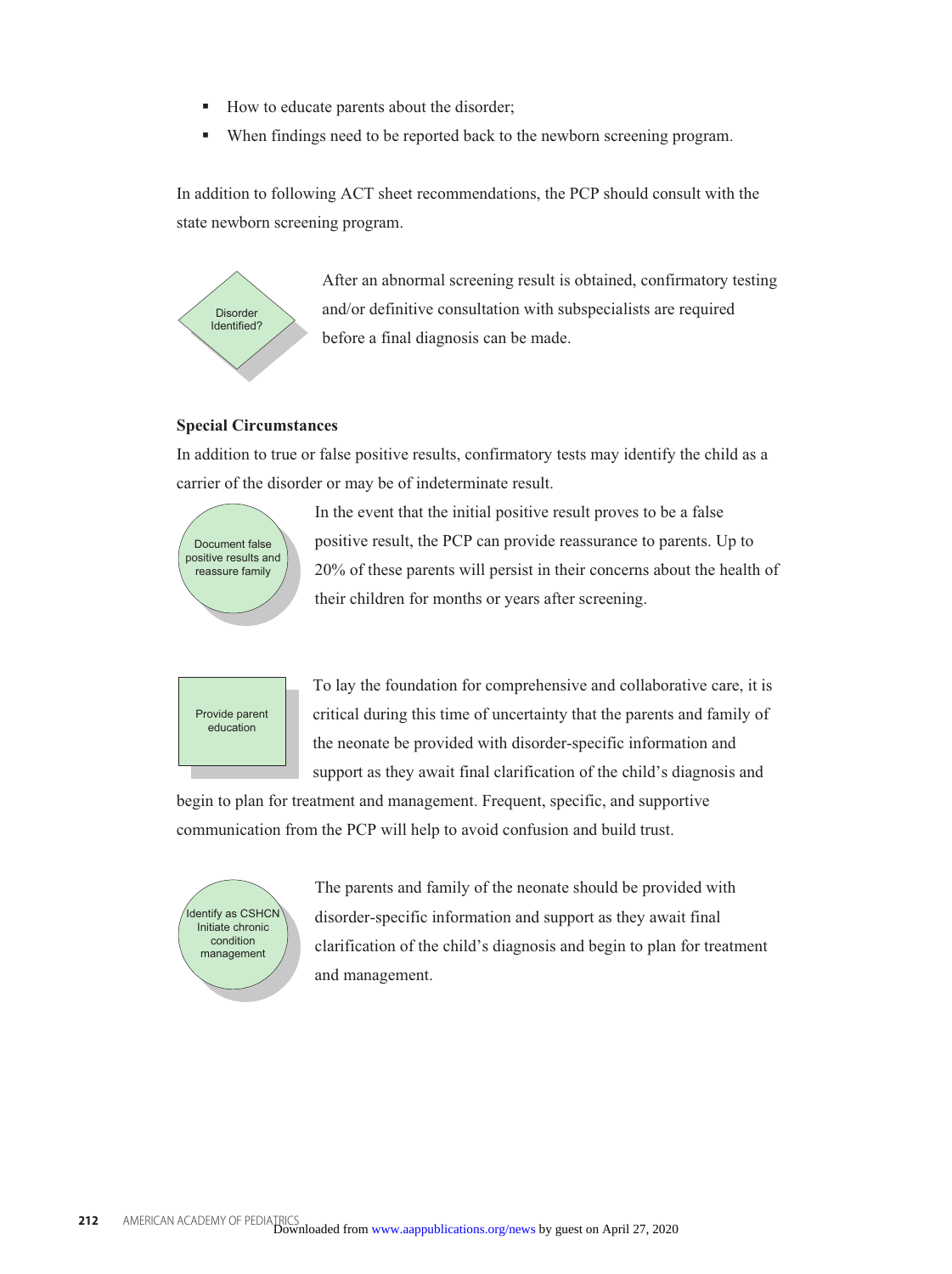Any child in whom a significant medical disorder is diagnosed should be entered into the practice's registry for children with special health care needs, and chronic care management should be initiated. Chronic care management provides proactive care for children with special health care needs, including condition-related office visits, written care plans, explicit comanagement with specialists, appropriate patient education, and effective information systems for monitoring and tracking the child's disorder.

A subspecialist may provide substantial ongoing care for a child with a severe and complex disorder. However, the PCP retains the responsibility to provide a medical home, which is the central source of "family-centered, accessible, continuous, coordinated, comprehensive, compassionate, and culturally effective" care for the family, and the family should be encouraged to maintain their relationship with their PCP.

The complex nature of many disorders identified by newborn screening may require care by a team of medical subspecialists, therapists, nutritionists, and educators. Clearly defined roles may help to reduce redundancies of services and prevent fragmentation of care.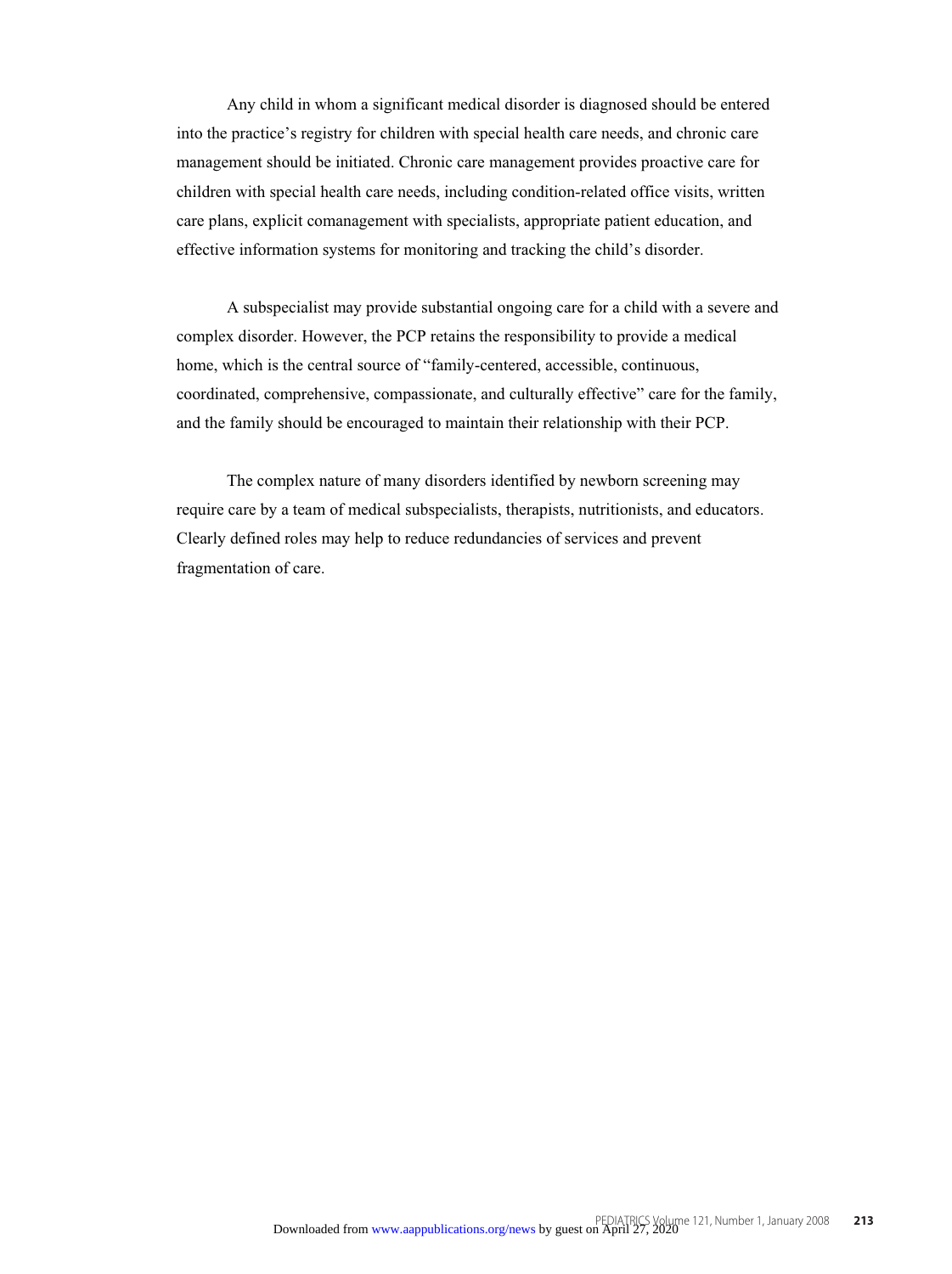| <b>APPENDIX4</b>     | CONTACT INFORMATION FOR STATE NEWBORN SCREENING PROGRAMS                                       |                                                                                                |                                                 |                                         |
|----------------------|------------------------------------------------------------------------------------------------|------------------------------------------------------------------------------------------------|-------------------------------------------------|-----------------------------------------|
| State                | Contact                                                                                        | Web Site                                                                                       | Telephone                                       | E-mail                                  |
| Alabama              | Melissa Tucker, AuD, CCC-A, Director of                                                        | www.adph.org/newbornscreening                                                                  | $(334) 206 - 2944$                              | melissatucker@adph.state.al.us          |
| Alaska               | Stephanie Birch, RNC, BSN, MPH, MCH Title V<br>Newborn Screening Program<br>and CSHCN Director | www.hss.state.ak.us/dph/wcfh/screening_testing.htm                                             | $(907)$ 334-2424                                | stephanie_birch@health.state.ak.us      |
| Arizona              | Jan Kerrigan, RN, Program Manager                                                              | www.aznewborn.com/index.htm                                                                    | $(602)$ 364-1409                                | kerrigj@azdhs.gov                       |
| Arkansas             | Dianne Pettit, Newborn Screening Coordinator                                                   | www.healthyarkansas.com/services/services_ph2.html#Newbom                                      | $(501)$ 280-4145                                | dpettit@arkansas.gov                    |
| California           | John E. Sherwin, PhD, NBS Director                                                             | www.dhs.ca.gov/pcfh/gdb/html/nbs/                                                              | $(510)$ $231 - 1728$                            | jsherwin@dhs.ca.gov                     |
| Colorado             | Vickie Thomson, MA, Director for the Newborn<br>Screening Program                              | www.cdphe.state.co.us/ps/hcp/nbms/index.html                                                   | $(303)692 - 2458$                               | vickie.thomson@colorado.edu             |
| Connecticut          | Vine Samuels, Newborn Screening Supervisor                                                     | www.dph.state.ct.us/BCH/NBS/NBS.htm                                                            | (860) 509-8081                                  | vine.samuels@po.state.ct.us             |
| Delaware             | Betsy Voss, Newborn Screening Program<br>Director                                              | www.dhss.delaware.gov/dhss/dph/chca/dphnsp1.html                                               | $(302)$ 741-2987                                | betsy.voss@state.de.us                  |
| District of Columbia | Michelle Semon, Genetics Program Specialist                                                    | dohNav_GID,1802,dohNav,%7C33200%7C33245%7C.asp<br>http://doh.dc.gov/doh/cwp/view,a,3,q,573233, | $(202)$ 442-9162                                | michelle.sermon@dc.gov                  |
| Florida              | Lois Taylor, Director, Florida Newbom                                                          | www.cms-kids.com/InfantScrning.htm                                                             | $(850)$ 245-4670                                | lois_taylor@doh.state.fl.us             |
| Georgia              | Mary Ann Henson, MSN, Genetics Program<br>Screening Program                                    | http://health.state.ga.us/programs/nsmscd/index.asp                                            | (404) 657-6359                                  | mahenson@dhr.state.ga.us                |
|                      | Manager                                                                                        |                                                                                                |                                                 |                                         |
| Hawaii               | Christine Matsumoto, Newborn Metabolic                                                         | www.state.hi.us/health/family-child-health/genetics/                                           | (808) 733-9069                                  | chris.matsumoto@fhsd.health.state.hi.us |
|                      | Screening Program Coordinator                                                                  | genetics/nbshome.html                                                                          |                                                 |                                         |
| Idaho                | Paige Fincher, Acting Manager                                                                  | www.healthandwelfare.idaho.gov                                                                 | $(208)$ 334-4935                                | fincherp@idhw.state.id.us               |
| Illinois             | Claude-Alix Jacob, Deputy Director                                                             | www.idph.state.il.us/HealthWellness/genetics.htm                                               | $(217) 785 - 4093$                              | claude.jacob@illinois.gov               |
| Indiana              | ris Stone, Chief Nurse Consultant                                                              | www.in.gov/isdh/programs/nbs/NewbornScrSitemap.htm                                             | $(317)$ $233 - 1379$                            | istone@isdh.in.gov                      |
| lowa                 | Kimberly Noble Piper, State Genetics<br>Coordinator                                            | www.idph.state.ia.us/genetics/neonatal_parent_page.asp                                         | $(515)$ 281-6466                                | kpiper@idph.state.ia.us                 |
|                      |                                                                                                |                                                                                                |                                                 |                                         |
| Kansas               | Melanie Warren, Follow-up Coordinator                                                          | www.kdheks.gov/newborn_screening                                                               | $(785)$ 291-3363                                | mwarren@kdhe.state.ks.us                |
| Kentucky             | Sandy Fawbush, Nurse Administrator                                                             | http://chfs.ky.gov/dph/ach/ecd/newbornscreening.htm                                            | (502) 564-3756, ext 3563                        | sandy.fawbush.ky.gov                    |
| Louisiana            | Charles Myers, GSW, Program Administrator                                                      | www.dhh.louisiana.gov/offices/page.asp? ID = 263&Detail =<br>6302                              | $(504)$ 219-4411                                | charlie@dhh.la.gov                      |
| Maine                | John (Jack) A. Krueger, MSChE, Chief, Health<br>and Environmental Testing Laboratory           | www.maine.gov/dhhs/etl/newbom.htm                                                              | $(207)$ 287-2727                                | john.a.krueger@maine.gov                |
| Maryland             | Susan Panning, NBS Director                                                                    | www.fha.state.md.us/genetics/html/nbs_ndx.cfm                                                  | $(410)$ 767-6730                                | panny.s.dhmh.state.md.us                |
| Massachusetts        | Roger Eaton, Director                                                                          | www.umassmed.edu/nbs/index.aspx                                                                | $(617)$ 983-6300                                | roger.eaton@umassmed.edu                |
| Michigan             | William Young, Newbom Screening Program                                                        | www.michigan.gov/mdch/0,1607,7-132-2942_4911_4916-                                             | $(517)$ 335-8938                                | youngw@michigan.gov                     |
|                      | Director                                                                                       | 64851-00.html                                                                                  |                                                 |                                         |
| Minnesota            | Mark McCann, Supervisor, Newborn Screening<br>Public Health Laboratory                         | www.health.state.mn.us/divs/fh/mcshn/nbshome.htm                                               | $(651)$ 201-5450; $(651)$<br>$201 - 5471$ (fax) | mark.mccann@state.mn.us                 |
| Mississippi          | Beryl W. Polk, Director of Genetic Services                                                    | www.msdh.state.ms.us/msdhsite/index.cfm/41,0101,html                                           | $(601) 576 - 7619$                              | bpolk@msdh.state.ms.us                  |
| Missouri             | Sharmini V. Rogers, MD, BBS, MPH, Bureau                                                       | www.dhss.mo.gov/NewbornScreening                                                               | $(573) 751 - 6214$                              | sharmini.rogers@dhss.mo.gov             |
|                      | Chief of Genetics and Healthy Childhood                                                        |                                                                                                |                                                 |                                         |
| Montana              | Sib Clack, Newborn Screening Manager                                                           | www.dphhs.mt.gov/PHSD/family-health/newborn/newborn-<br>screening.shtml                        | $(406)$ 444-1216                                | sclack@mt.gov                           |

APPENDIX 4 **CONTACT INFORMATION FOR STATE NEWBORN SCREENING PROGRAMS** NEWRORN SCREENING  $CTATE$ APPENDIX 4 CONTACT INFORMATION FOR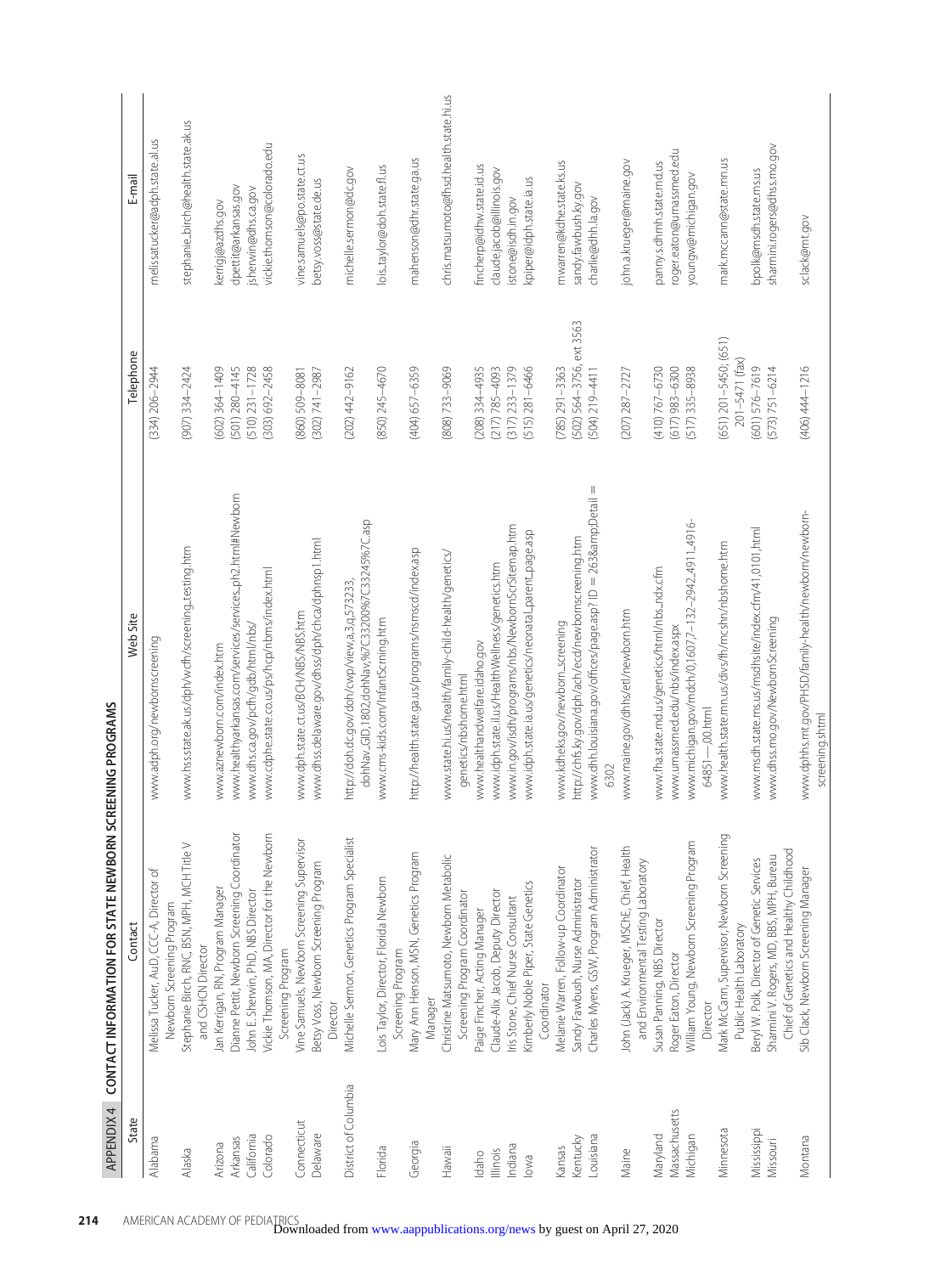| Program Coordinator<br>[Vacant]<br>[Vacant]<br>New Hampshire<br>State<br>New Mexico<br>New Jersey<br>Nebraska<br>Nevada | Contact                                                                                                |                                                                                                          |                                                |                                                       |
|-------------------------------------------------------------------------------------------------------------------------|--------------------------------------------------------------------------------------------------------|----------------------------------------------------------------------------------------------------------|------------------------------------------------|-------------------------------------------------------|
|                                                                                                                         |                                                                                                        | Web Site                                                                                                 | Telephone                                      | E-mail                                                |
|                                                                                                                         | Julie Miller, Program Manager                                                                          | www.hhs.state.ne.us/nsp                                                                                  | $(402)$ $471 - 6733$                           | julie.miller@hhss.ne.gov                              |
|                                                                                                                         | Marcia LaVochkin, Newbom Screening                                                                     | www.dhhs.state.nh.us/DHHS/MCH/default.htm<br>http://health.nv.gov/index.php                              | $(603)$ $271 - 4225$                           | mlavochkin@dhhs.state.nh.us                           |
|                                                                                                                         | Mary Mickles, Program Manager of Newborn<br>Screening and Genetics Services                            | www.state.nj.us/health/fhs/nbs/index.shtml                                                               | $(609)$ 292-1582                               | mary.mickles@doh.state.nj.us                          |
| New York                                                                                                                | Michele Caggana, MD, SCD FACNG Chief of                                                                | www.wadsworth.org/newborn<br>http://sld.state.nm.us/nms                                                  | $(518)$ 473-3854<br>$(505)$ 841-2581           | mxc08@health.state.ny.us                              |
| North Carolina                                                                                                          | Shu Chiang, Unit Supervisor Newbom<br>Laboratory of Genetic Services                                   | http://slph.state.nc.us/Newborn/default.asp                                                              | $(919)$ 733-3937                               | chu.chiang@ncmail.net                                 |
| North Dakota                                                                                                            | Barb Schweitzer, RN, Director of Newborn<br>Screening/Clinical Commissioner                            | www.ndmch.com/metabolic-screening/default.asp                                                            | $(701)$ 328-4538                               | bschweit@nd.gov                                       |
| Screening<br>Ohio                                                                                                       | William Becker, MD, Medical Director of                                                                | www.odh.ohio.gov/odhPrograms/phl/newbrn/nbrn1.aspx                                                       | (888) 634-5227                                 | william.becker@odh.ohio.gov                           |
| Laboratory<br>Oklahoma                                                                                                  | Pam King, MPA, RN, Director of Genetics and<br>State Genetics Coordinator                              | www.health.state.ok.us/program/gp/index.html                                                             | (405) 271-9444 ext 56737                       | pamk@health.ok.gov                                    |
| Program Manager<br>Oregon                                                                                               | Cheryl Hermerath, Newborn Screening                                                                    | http://oregon.gov/DHS/ph/nbs/index.shtml                                                                 | (503) 229-5882                                 | cheryl.a.hermerath@state.or.us                        |
| Disease Program<br>Pennsylvania<br>Puerto Rico                                                                          | P. J.Santiago Borrero, Director of Hereditary<br>M. Jeffery Shoemaker, PhD, Director                   | www.dsf.health.state.pa.us/health/cwp/view.asp?a=167&q=202513                                            | $(610)$ $280 - 3464$<br>(787) 754-3623         | pjsantiago@centennial.net<br>mshoemaker@state.pa.us   |
| Manager<br>Rhode Island                                                                                                 | Ellen Amore, MS, Newbom Screening Program                                                              | www.health.ri.gov/genetics/newborn.php                                                                   | $(401)$ 222-4601                               | ellena@doh.state.ri.us                                |
| South Carolina                                                                                                          | Kathy Tomashitis, Pediatric Screening Follow-<br>up Program, SC DHEC, Women and<br>Children's Services | www.scdhec.net/health/lab/analyt/newbom.htm                                                              | $(803) 898 - 0619$                             | tomashk@dhec.sc.gov                                   |
| Program Director<br>South Dakota<br>Tennessee                                                                           | Mitzi Lamberth, Newbom Screening Follow-up<br>Lucy Fossen, Newborn Screening Coordinator               | http://health.state.tn.us/womenshealth/NBS/index.htm<br>www.state.sd.us/doh/NewbornScreening             | $(605) 773 - 2944$<br>$(615)$ 262-6304         | mitzi.lamberth@state.tn.us<br>lucy.fossen@state.sd.us |
| Texas<br>Utah                                                                                                           | David Martinez, Program Director<br>Fay Keune, RN, Program Manager                                     | www.dshs.state.tx.us/newborn/default.shtm<br>http://health.utah.gov/newbomscreening                      | $(512)$ 458-7111, ext 2216<br>$(801)$ 584-8256 | davidr.martinez@dshs.state.tx.us<br>fkeune@utah.gov   |
| Chief<br>Vermont                                                                                                        | Cynthia Ingham, Newborn Screening Program                                                              | http://healthvermont.gov/regs/newborn_screening_reg.aspx                                                 | $(802)$ 951-5180                               | cingham@vdh.state.vt.us                               |
| Manager<br>Virginia                                                                                                     | Sharon K. Williams, RN, MS, Genetics Program                                                           | www.vahealth.org/PSGS/                                                                                   | (804) 864-7712                                 | sharonk.williams@vdh.virginia.gov                     |
| Research Director<br>Mike Glass, Director<br>West Virginia<br>Washington                                                | Cathy Cummons, Newborn Screening                                                                       | www.wvdhhr.org/mcfh/icah/unlinked/newborn_screening.htm<br>www.doh.wa.gov/ehsphl/phl/newborn/default.htm | $(206)$ 418-5470<br>$(304) 558 - 5388$         | cathycummons@wvdhhr.org<br>mike.glass@doh.wa.gov      |
| Manager<br>Wisconsin                                                                                                    | Gary Hoffman, Newborn Screening Laboratory                                                             | www.slh.wisc.edu/newborn                                                                                 | (608) 262-4692                                 | hoffman@mail.slh.wis.edu                              |
| Wyoming                                                                                                                 | Shelly Gonzalez Sherry Long, Metabolic<br>Records Analyst Nurse Consultant                             | http://wdh.state.wy.us/csh/index.asp                                                                     | (307) 777-7943; (307)<br>777-7948              | sgonza@state.wy.us; slong@state.wy.us                 |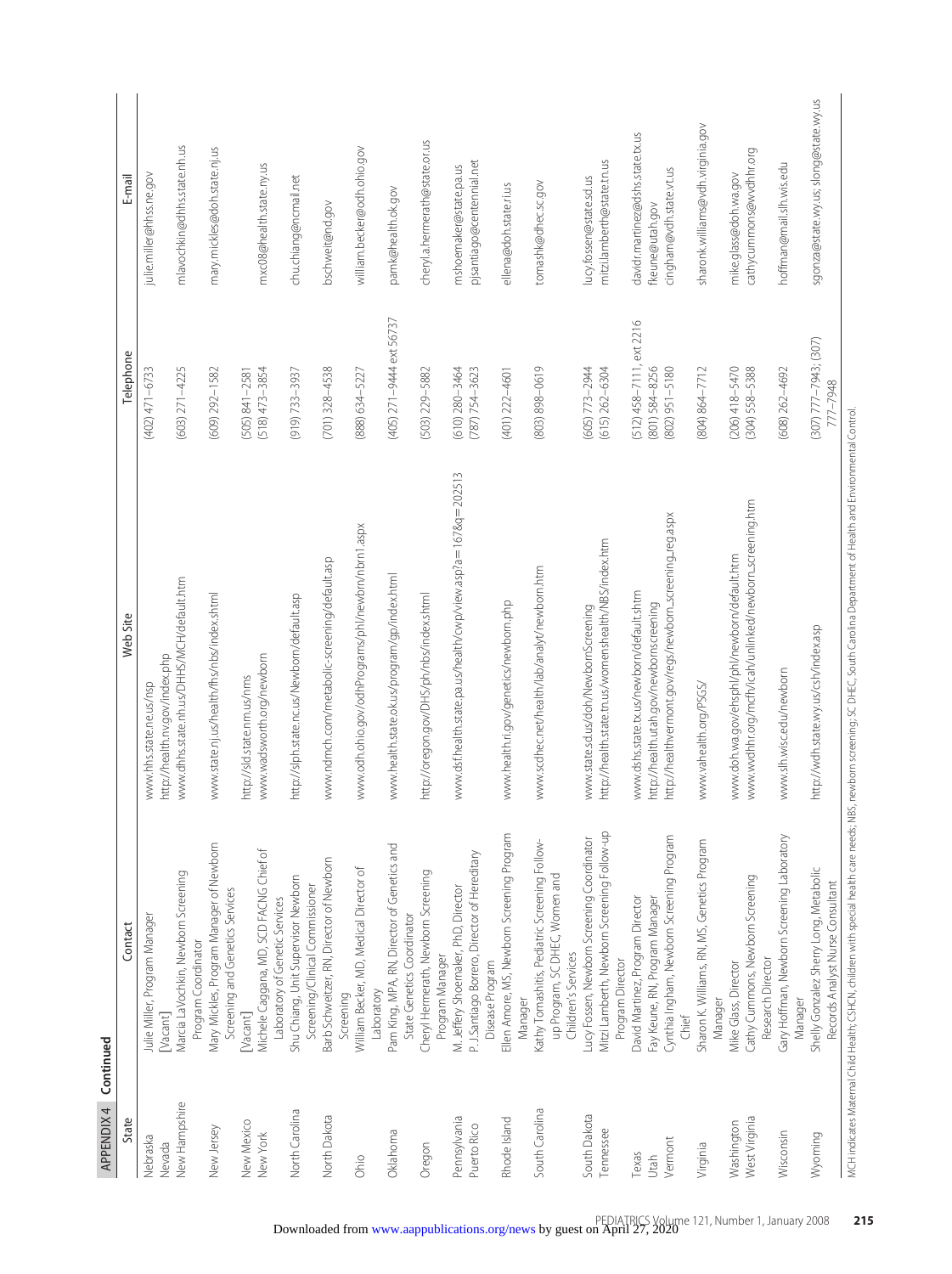### THE AMERICAN ACADEMY OF PEDIATRICS STRONGLY RECOMMENDS NEWBORN SCREENING FOR ALL INFANTS

|  | <b>Refusal for Newborn Screening</b> |
|--|--------------------------------------|
|  |                                      |

| should participate in the newborn screening program.<br>□<br>As the parent or legal guardian of my child (named above), I choose to decline participation in my state's<br>newborn screening program.<br>I have been provided information about newborn screening in my state and the importance of early identification<br>of the diseases. I have had the opportunity to discuss these with my child's doctor or nurse, who has answered my<br>questions regarding the recommended screening. I understand the following:<br>The purpose of and the need for newborn screening.<br>$\bullet$<br>The risks and benefits of newborn screening.<br>$\bullet$<br>If my child does not participate in newborn screening, the consequences of a late diagnosis of certain<br>$\bullet$<br>conditions can include mental retardation or death.<br>My child's doctor or nurse and the American Academy of Pediatrics strongly recommend that all newborn<br>٠<br>infants be screened for certain disorders.<br>If my child has one of my state's screened conditions, failure to participate in newborn screening may<br>$\bullet$<br>endanger the health or life of my child.<br>Nevertheless, I have decided at this time to decline participation in the newborn screening program for my child,<br>as indicated by checking the box above.<br>I acknowledge that I have read this document or it has been read to me in its entirety and I fully understand it.<br>I have had the opportunity to re-discuss my decision not to participate in my state's newborn screening program<br>and still decline the recommended participation.<br>Parent's initials Date Date Date Parent's initials Date Date Date | refusar for frewborn ocreening |
|-----------------------------------------------------------------------------------------------------------------------------------------------------------------------------------------------------------------------------------------------------------------------------------------------------------------------------------------------------------------------------------------------------------------------------------------------------------------------------------------------------------------------------------------------------------------------------------------------------------------------------------------------------------------------------------------------------------------------------------------------------------------------------------------------------------------------------------------------------------------------------------------------------------------------------------------------------------------------------------------------------------------------------------------------------------------------------------------------------------------------------------------------------------------------------------------------------------------------------------------------------------------------------------------------------------------------------------------------------------------------------------------------------------------------------------------------------------------------------------------------------------------------------------------------------------------------------------------------------------------------------------------------------------------------------------------------------------|--------------------------------|
|                                                                                                                                                                                                                                                                                                                                                                                                                                                                                                                                                                                                                                                                                                                                                                                                                                                                                                                                                                                                                                                                                                                                                                                                                                                                                                                                                                                                                                                                                                                                                                                                                                                                                                           |                                |
|                                                                                                                                                                                                                                                                                                                                                                                                                                                                                                                                                                                                                                                                                                                                                                                                                                                                                                                                                                                                                                                                                                                                                                                                                                                                                                                                                                                                                                                                                                                                                                                                                                                                                                           |                                |
|                                                                                                                                                                                                                                                                                                                                                                                                                                                                                                                                                                                                                                                                                                                                                                                                                                                                                                                                                                                                                                                                                                                                                                                                                                                                                                                                                                                                                                                                                                                                                                                                                                                                                                           |                                |
|                                                                                                                                                                                                                                                                                                                                                                                                                                                                                                                                                                                                                                                                                                                                                                                                                                                                                                                                                                                                                                                                                                                                                                                                                                                                                                                                                                                                                                                                                                                                                                                                                                                                                                           |                                |
|                                                                                                                                                                                                                                                                                                                                                                                                                                                                                                                                                                                                                                                                                                                                                                                                                                                                                                                                                                                                                                                                                                                                                                                                                                                                                                                                                                                                                                                                                                                                                                                                                                                                                                           |                                |
|                                                                                                                                                                                                                                                                                                                                                                                                                                                                                                                                                                                                                                                                                                                                                                                                                                                                                                                                                                                                                                                                                                                                                                                                                                                                                                                                                                                                                                                                                                                                                                                                                                                                                                           |                                |
|                                                                                                                                                                                                                                                                                                                                                                                                                                                                                                                                                                                                                                                                                                                                                                                                                                                                                                                                                                                                                                                                                                                                                                                                                                                                                                                                                                                                                                                                                                                                                                                                                                                                                                           |                                |
|                                                                                                                                                                                                                                                                                                                                                                                                                                                                                                                                                                                                                                                                                                                                                                                                                                                                                                                                                                                                                                                                                                                                                                                                                                                                                                                                                                                                                                                                                                                                                                                                                                                                                                           |                                |
|                                                                                                                                                                                                                                                                                                                                                                                                                                                                                                                                                                                                                                                                                                                                                                                                                                                                                                                                                                                                                                                                                                                                                                                                                                                                                                                                                                                                                                                                                                                                                                                                                                                                                                           |                                |
|                                                                                                                                                                                                                                                                                                                                                                                                                                                                                                                                                                                                                                                                                                                                                                                                                                                                                                                                                                                                                                                                                                                                                                                                                                                                                                                                                                                                                                                                                                                                                                                                                                                                                                           |                                |
|                                                                                                                                                                                                                                                                                                                                                                                                                                                                                                                                                                                                                                                                                                                                                                                                                                                                                                                                                                                                                                                                                                                                                                                                                                                                                                                                                                                                                                                                                                                                                                                                                                                                                                           |                                |

LF\ 6014946.1





#### **APPENDIX 5: DOCUMENTING REFUSAL TO HAVE INFANTS UNDERGO NEWBORN SCREENING**

Despite the best efforts of health care professionals to educate parents and guardians about the need to have

their infants undergo newborn screening and the importance of newborn screening in the early identification of certain diseases, some parents and guardians will decline to have their infants undergo newborn screening.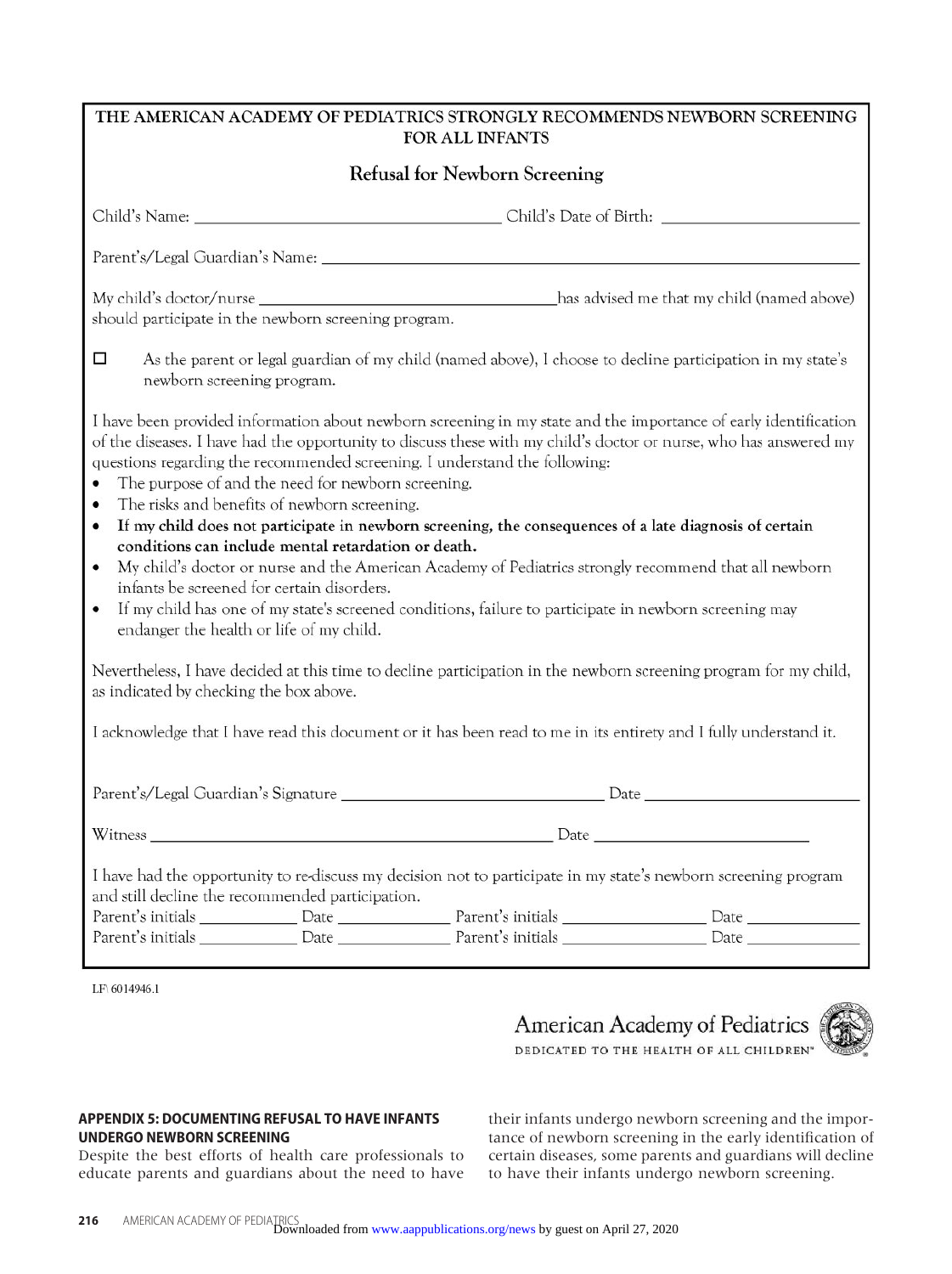All parents and guardians should be informed about the purpose of and need for newborn screening, the risks and benefits of newborn screening, and the consequences of late diagnosis of certain conditions that would have been identified earlier through newborn screening. The use of this or a similar form that demonstrates the importance you place on newborn screening and focuses attention on the unnecessary risk for which a parent or guardian is accepting responsibility may, in some instances, induce a wavering parent or guardian to accept your recommendation.

*Disclaimer*. This form may be used as a template for such documentation, but it should not be used without obtaining legal advice from a qualified health care attorney about the use of the form in your practice. Moreover, completion of a form, in and of itself, never substitutes for good risk communication, nor would it provide absolute immunity from liability. For instances in which parents or guardians refuse newborn screening, health care professionals should take advantage of their ongoing relationship with the family and revisit the discussion on subsequent visits. Documentation in the medical chart of such follow-up discussions is strongly recommended, and the template, therefore, makes provision for this documentation.

This form may be duplicated or changed to suit your needs and your patients' needs and should be reviewed with your health care attorney before use. It will be available on the AAP Web7 site (www.aap.org/bookstore).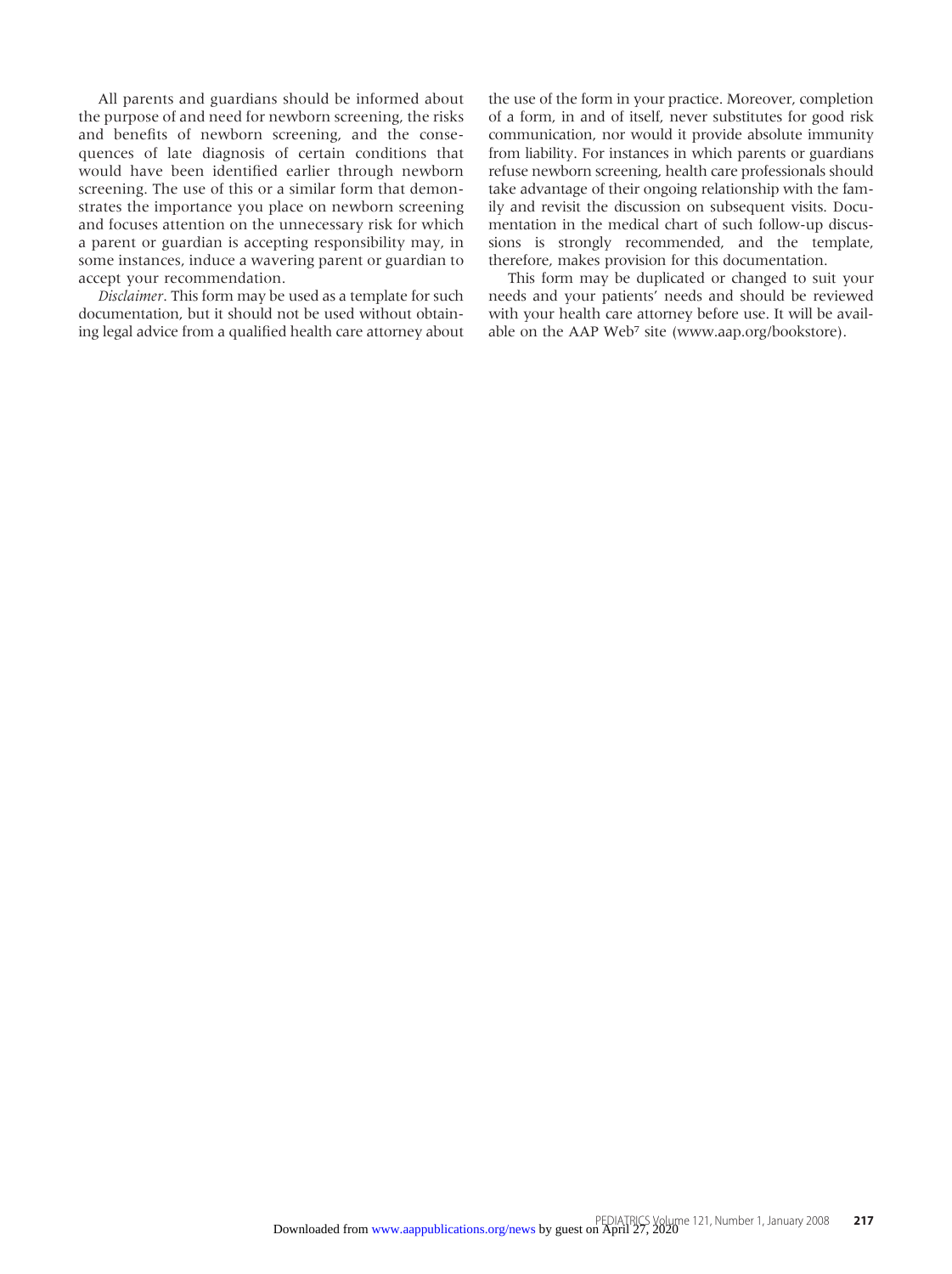#### Newborn Screening Authoring Committee **Homes**−−**Implications for the System Newborn Screening Expands: Recommendations for Pediatricians and Medical**

DOI: 10.1542/peds.2007-3021 *Pediatrics* 2008;121;192

| Updated Information $\&$<br><b>Services</b> | including high resolution figures, can be found at:<br>http://pediatrics.aappublications.org/content/121/1/192                                                                                                                                                                                                                                                                                                                                                                                                                                                                                                                                                                                                                                                                               |
|---------------------------------------------|----------------------------------------------------------------------------------------------------------------------------------------------------------------------------------------------------------------------------------------------------------------------------------------------------------------------------------------------------------------------------------------------------------------------------------------------------------------------------------------------------------------------------------------------------------------------------------------------------------------------------------------------------------------------------------------------------------------------------------------------------------------------------------------------|
| <b>References</b>                           | This article cites 16 articles, 6 of which you can access for free at:<br>http://pediatrics.aappublications.org/content/121/1/192#BIBL                                                                                                                                                                                                                                                                                                                                                                                                                                                                                                                                                                                                                                                       |
| <b>Subspecialty Collections</b>             | This article, along with others on similar topics, appears in the<br>following collection(s):<br><b>Current Policy</b><br>http://www.aappublications.org/cgi/collection/current_policy<br><b>Newborn Screening Authoring Committee</b><br>http://www.aappublications.org/cgi/collection/newborn_screening_a<br>uthoring_committee<br><b>Administration/Practice Management</b><br>http://www.aappublications.org/cgi/collection/administration:practice<br>_management_sub<br><b>System-Based Practice</b><br>http://www.aappublications.org/cgi/collection/system-based_practice<br>sub<br><b>Fetus/Newborn Infant</b><br>http://www.aappublications.org/cgi/collection/fetus:newborn_infant_<br>sub<br><b>Neonatology</b><br>http://www.aappublications.org/cgi/collection/neonatology_sub |
| <b>Permissions &amp; Licensing</b>          | Information about reproducing this article in parts (figures, tables) or<br>in its entirety can be found online at:<br>http://www.aappublications.org/site/misc/Permissions.xhtml                                                                                                                                                                                                                                                                                                                                                                                                                                                                                                                                                                                                            |
| <b>Reprints</b>                             | Information about ordering reprints can be found online:<br>http://www.aappublications.org/site/misc/reprints.xhtml                                                                                                                                                                                                                                                                                                                                                                                                                                                                                                                                                                                                                                                                          |